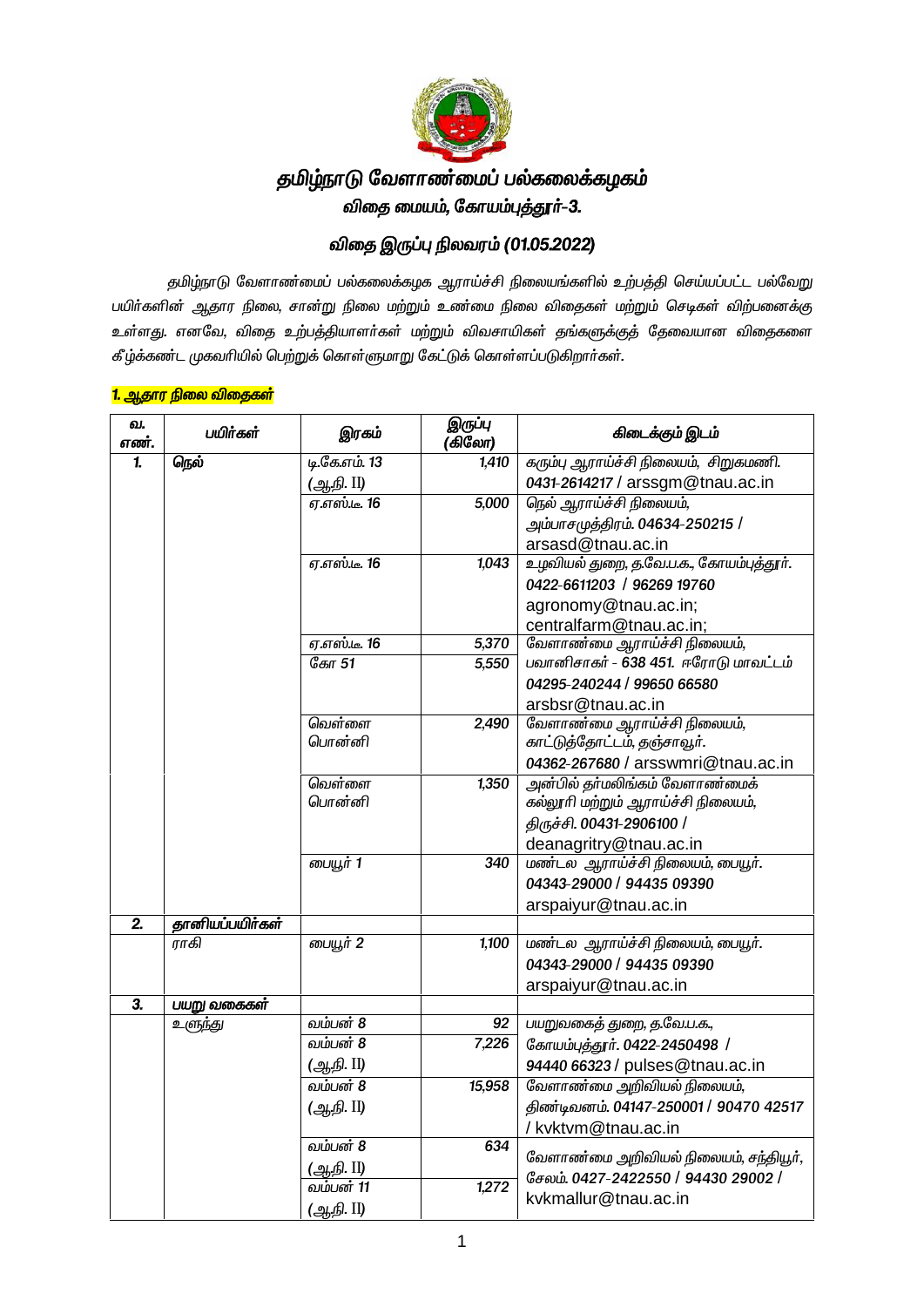| வ.<br>எண். | பயிர்கள்           | இரகம்          | இருப்பு<br>(கிலோ) | கிடைக்கும் இடம்                        |
|------------|--------------------|----------------|-------------------|----------------------------------------|
|            | உளுந்து            | வம்பன் 10      | 993               | வேளாண்மை அறிவியல் நிலையம்,             |
|            |                    | (ஆநி. II)      |                   | திண்டிவனம். 04147-250001 / 90470 42517 |
|            |                    |                |                   | /kvktvm@tnau.ac.in                     |
|            |                    | வம்பன் 10      | 10                | வேளாண்மை அறிவியல் நிலையம்,             |
|            |                    | (ஆ.நி. II)     |                   | அருப்புக்கோட்டை. 0456-6220561/ 81481   |
|            |                    |                |                   | 93645; kvkvirudhunagar@tnau.ac.in      |
|            |                    | வம்பன் 11      | 1,644             | பயறுவகைத் துறை, த.வே.ப.க.,             |
|            | துவரை              | தோ $8$         | 900               | கோயம்புத்தூர். 0422-2450498 /          |
|            |                    |                |                   | 94440 66323 / pulses@tnau.ac.in        |
|            |                    | வம்பன் 11      | 248               | வேளாண்மை அறிவியல் நிலையம், மதுரை       |
|            |                    |                |                   | 0452-2422955; kvkmdu@tnau.ac.in        |
|            |                    | எல்.ஆர்.ஜி. 52 | 748               | வேளாண்மை அறிவியல் நிலையம், சந்தியூர்,  |
|            |                    | (ஆநி. II)      |                   | சேலம். 0427-2422550 / 94430 29002 /    |
|            | பாசிப்பயறு         | வம்பன் 4       | 776               | kvkmallur@tnau.ac.in                   |
|            |                    | வம்பன் 4       | 360               | வேளாண்மை அறிவியல் நிலையம்,             |
|            |                    | (ஆ.நி. II)     |                   | அருப்புக்கோட்டை. 0456-6220561/ 81481   |
|            |                    |                |                   | 93645; kvkvirudhunagar@tnau.ac.in      |
|            |                    | தோ $8$         | 82                | பயறுவகைத் துறை, த.வே.ப.க.,             |
|            |                    |                |                   | கோயம்புத்தூர். 0422-2450498 /          |
|            |                    |                |                   | 94440 66323 / pulses@tnau.ac.in        |
|            |                    | தோ $8$         | 410               | வேளாண்மை அறிவியல் நிலையம்,             |
|            |                    |                |                   | திண்டிவனம். 04147-250001 / 90470 42517 |
|            |                    |                |                   | /kvktvm@tnau.ac.in                     |
|            | <i>தட்டைப்பயறு</i> | வம்பன் 3       | 844               | வேளாண்மை அறிவியல் நிலையம், சந்தியூர்,  |
|            |                    |                |                   | சேலம். 0427-2422550 / 94430 29002 /    |
|            |                    |                |                   | kvkmallur@tnau.ac.in                   |

# <mark>2. சான்று நிலை விதைகள்</mark>

| வ.<br>எண். | பயிர்கள்   | இரகம்               | இருப்பு<br>(கிலோ) | கிடைக்கும் இடம்                        |
|------------|------------|---------------------|-------------------|----------------------------------------|
| 1.         | நெல்       | சி.ஆர். 1009        | 3,760             | வேளாண்மை ஆராய்ச்சி நிலையம்,            |
|            |            | சப் 1               |                   | காட்டுத்தோட்டம், தஞ்சாவூர்.            |
|            |            |                     |                   | 04362-267680 / arsswmri@tnau.ac.in     |
|            |            | டி.கே.எம். 13       | 2,280             | வேளாண்மைக் கல்லூரி மற்றும் ஆராய்ச்சி   |
|            |            |                     |                   | நிலையம், ஈச்சங்கோட்டை. 04372-299916    |
|            |            |                     |                   | deanagritnj@tnau.ac.in                 |
|            |            | <i>ஏ.எஸ்.டீ.</i> 16 | 4,500             | நெல் ஆராய்ச்சி நிலையம்,                |
|            |            |                     |                   | அம்பாசமுத்திரம். 04634-250215 /        |
|            |            |                     |                   | arsasd@tnau.ac.in                      |
| 2.         | பயறுவகைகள் |                     |                   |                                        |
|            | உளுந்து    | வம்பன் 8            | 4,000             | வேளாண்மை அறிவியல் நிலையம்,             |
|            |            |                     |                   | சிறுகமணி. 0431-2614457                 |
|            |            |                     |                   | kvksgm@tnau.ac.in                      |
|            |            | வம்பன் 8            | 2,458             | வேளாண்மை அறிவியல் நிலையம்,             |
|            |            |                     |                   | அருப்புக்கோட்டை. 0456-6220561/ 81481   |
|            |            |                     |                   | 93645; kvkvirudhunagar@tnau.ac.in      |
|            |            | வம்பன் 8            | 456               | வேளாண்மை அறிவியல் நிலையம்,             |
|            |            |                     |                   | சந்தியூர், சேலம். 0427-2422550 / 94430 |
|            |            |                     |                   | 29002 / kvkmallur@tnau.ac.in           |
|            |            | வம்பன் 8            | 13,298            | வேளாண்மை அறிவியல் நிலையம்,             |
|            |            |                     |                   | திண்டிவனம். 04147-250001 / 90470       |
|            |            |                     |                   | 42517 / kyktym@tnau.ac.in              |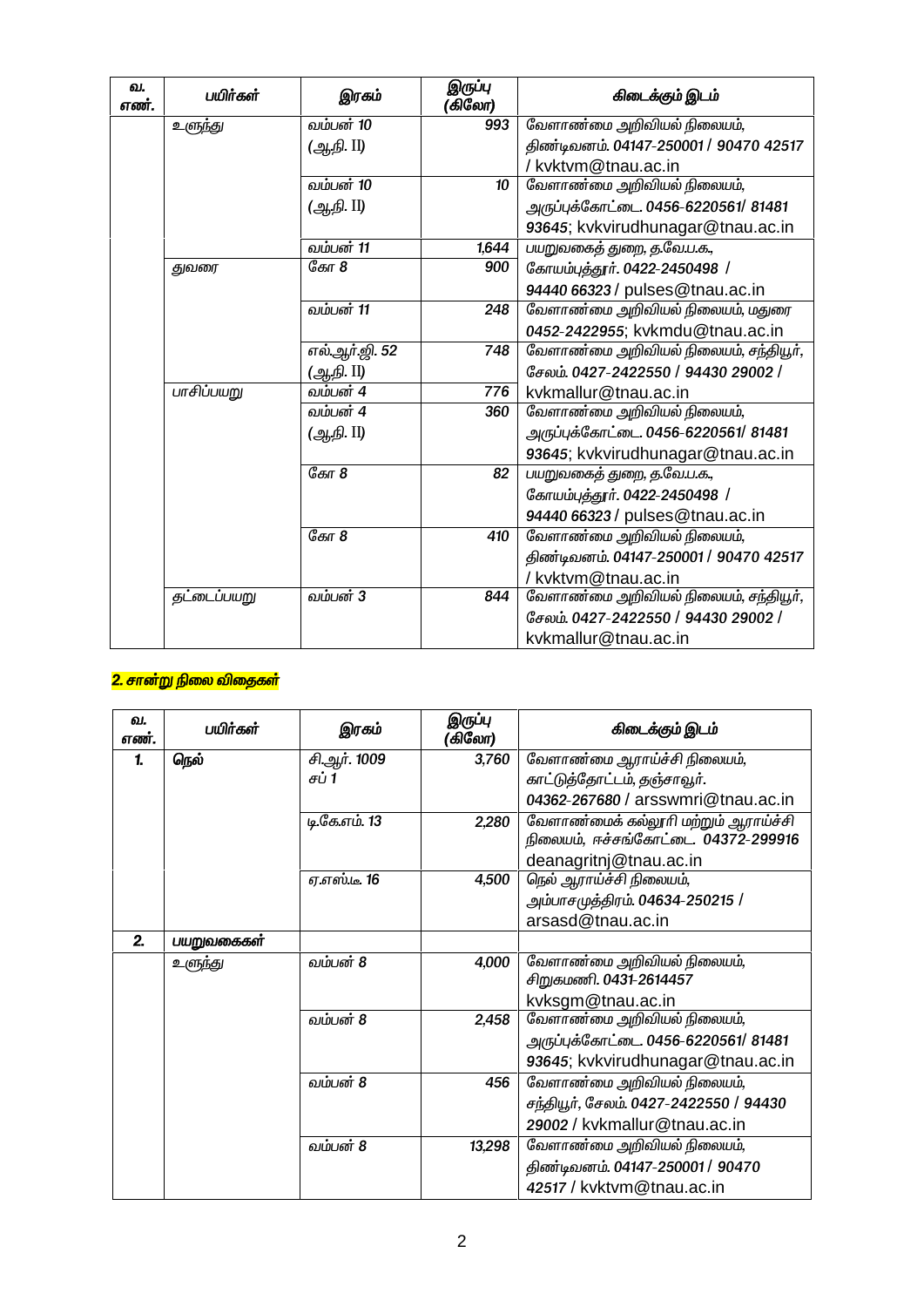| வ.<br>எண். | பயிர்கள்            | இரகம்             | இருப்பு<br>(கிலோ) | கிடைக்கும் இடம்                       |
|------------|---------------------|-------------------|-------------------|---------------------------------------|
|            | உளுந்து             | வம்பன் 8          | 11,112            | பயறுவகைத் துறை, த.வே.ப.க.,            |
|            |                     |                   |                   | கோயம்புத்தூர். 0422-2450498 /         |
|            |                     |                   |                   | 94440 66323 / pulses@tnau.ac.in       |
|            |                     | வம்பன் 8          | 140               | வேளாண்மை ஆராய்ச்சி நிலையம், வைகை      |
|            |                     |                   |                   | அணை, ஆண்டிப்பட்டி. 4546-292615/237616 |
|            |                     |                   |                   | / 98428 26789 / arsvaigai@tnau.ac.in  |
|            |                     | வம்பன் 10         | 480               | வேளாண்மை அறிவியல் நிலையம்,            |
|            |                     |                   |                   | அருப்புக்கோட்டை. 0456-6220561/ 81481  |
|            |                     |                   |                   | 93645; kvkvirudhunagar@tnau.ac.in     |
|            |                     | வம்பன் 11         | 400               | பயறுவகைத் துறை, த.வே.ப.க.,            |
|            |                     | எம்.டீயூ. 1       | 3,160             | கோயம்புத்தூர். 0422-2450498 /         |
|            | பாசிப்பயறு          | கோ 8              | 809               | 94440 66323 / pulses@tnau.ac.in       |
|            |                     | கோ 8              | 770               | வேளாண்மை அறிவியல் நிலையம்,            |
|            |                     |                   |                   | திண்டிவனம். 04147-250001 / 90470      |
|            |                     |                   |                   | 42517 / kvktvm@tnau.ac.in             |
|            |                     | கோ 8              | 140               | வேளாண்மை அறிவியல் நிலையம்,            |
|            |                     |                   |                   | அருப்புக்கோட்டை. 0456-6220561/ 81481  |
|            |                     |                   |                   | 93645; kvkvirudhunagar@tnau.ac.in     |
|            | துவரை               | கோ 8              | 450               | பயறுவகைத் துறை, த.வே.ப.க.,            |
|            |                     |                   |                   | கோயம்புத்தூர். 0422-2450498 /         |
|            |                     |                   |                   | 94440 66323 / pulses@tnau.ac.in       |
| 3.         | எண்ணெய் வித்துக்கள் |                   |                   |                                       |
|            | <u>ஆ</u> மணக்கு     | ஓய்.ஆர்.சி.எச். 1 | 820               | மரவள்ளி மற்றும் ஆமணக்கு ஆராய்ச்சி     |
|            |                     | ஒய்.ஆர்.சி.எச். 2 | 1,580             | நிலையம், ஏத்தாப்பூர். 04282-293526    |
|            |                     |                   |                   | arsyethapur@tnau.ac.in                |

### <mark>3. உண</mark>்மை நிலை விதைகள்</mark>

| வ.<br>எண்.   | பயிர்கள் | இரகம்              | இருப்பு<br>(கிலோ) | கிடைக்கும் இடம்                           |
|--------------|----------|--------------------|-------------------|-------------------------------------------|
| $\mathbf{1}$ | நெல்     | <u>ஏ.டே.டி.</u> 46 | 12,000            | வேளாண்மை ஆராய்ச்சி நிலையம்,               |
|              |          | ஏ.டீ.டி. 51        | 6,700             | காட்டுத்தோட்டம், தஞ்சாவூர்.               |
|              |          |                    |                   | 04362-267680 / arsswmri@tnau.ac.in        |
|              |          | ஏ.டி. 53           | 3,900             | விதை அறிவியல் மற்றும் தொழில்நுட்பத்       |
|              |          |                    |                   | துறை, வேளாண்மைக் கல்லூரி &ஆராய்ச்சி       |
|              |          |                    |                   | நிலையம், மதுரை. 0452-2422956-248 /        |
|              |          |                    |                   | sstmac@tnau.ac.in                         |
|              |          | ஏ.டீ.டி. 53        | 200               | நெல் ஆராய்ச்சி நிலையம், திரூர் - 602 025. |
|              |          |                    |                   | 044-27620233 / 27620383 / 27620705 /      |
|              |          |                    |                   | arstirur@tnau.ac.in                       |
|              |          | ஏ.டீ.டி. 53        | 250               | நெல் ஆராய்ச்சி நிலையம்,                   |
|              |          |                    |                   | அம்பாசமுத்திரம். 04634-250215 /           |
|              |          |                    |                   | arsasd@tnau.ac.in                         |
|              |          | 67 lelg. 54        | 3,200             | வேளாண்மை ஆராய்ச்சி நிலையம்,               |
|              |          |                    |                   | காட்டுத்தோட்டம், தஞ்சாவூர்.               |
|              |          |                    |                   | 04362-267680 / arsswmri@tnau.ac.in        |
|              |          | ஏ.டீ.டி. 54        | 3,090             | விதை அறிவியல் மற்றும் தொழில்நுட்பத்       |
|              |          |                    |                   | துறை, வேளாண்மைக் கல்லூரி &ஆராய்ச்சி       |
|              |          |                    |                   | நிலையம், மதுரை. 0452-2422956-248 /        |
|              |          |                    |                   | sstmac@tnau.ac.in                         |
|              |          | டி.கே.எம். 9       | 279               | நெல் ஆராய்ச்சி நிலையம், திரூர் - 602 025. |
|              |          | டி.கே.எம். 13      | 2,095             | 044-27620233 / 27620383 / 27620705 /      |
|              |          |                    |                   | arstirur@tnau.ac.in                       |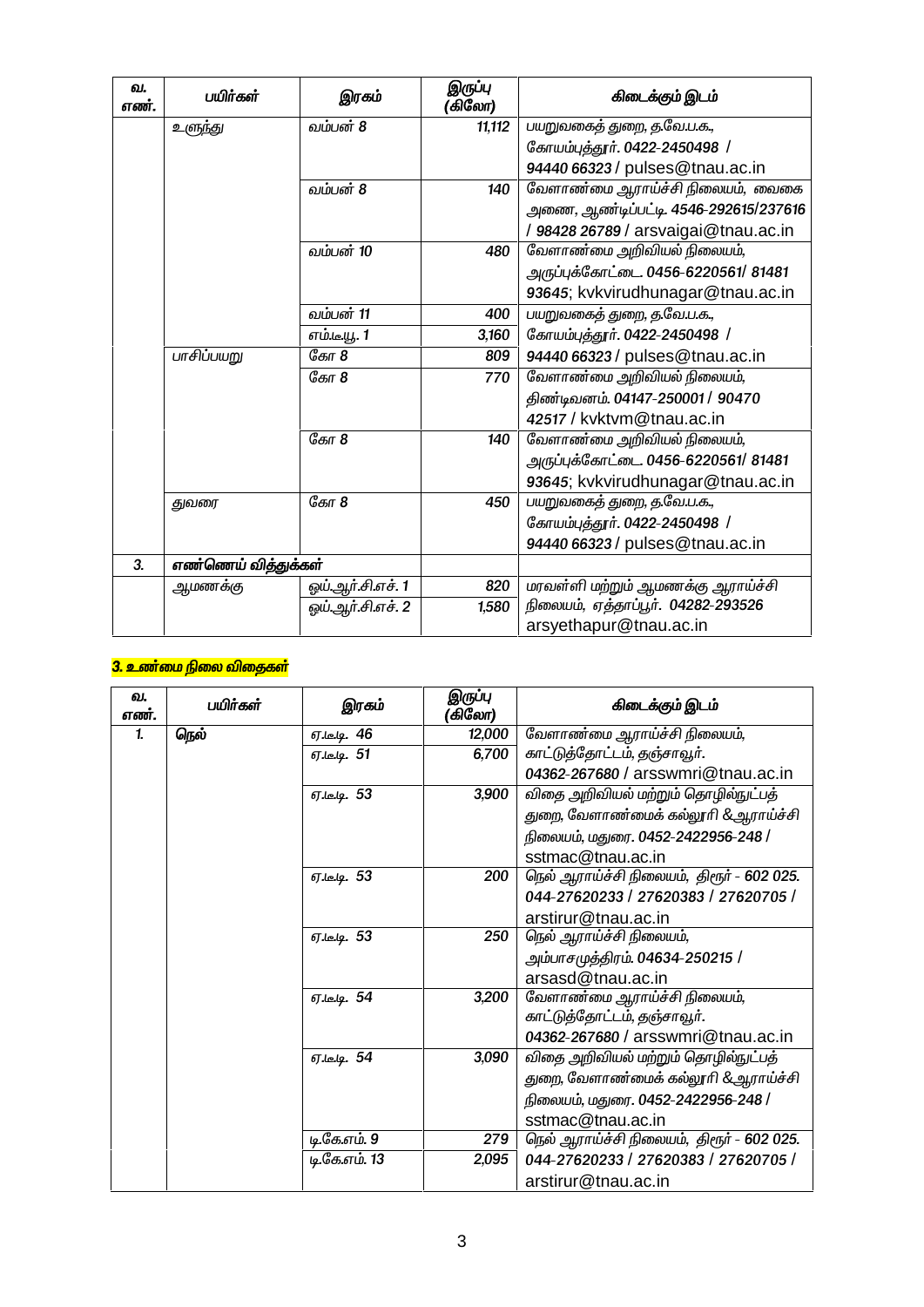| வ.<br>எண். | பயிர்கள்        | இரகம்                | இருப்பு<br>(கிலோ)    | கிடைக்கும் இடம்                           |
|------------|-----------------|----------------------|----------------------|-------------------------------------------|
|            | நெல்            | டி.கே.எம். 13        | 1,250                | வேளாண்மை அறிவியல் நிலையம்,                |
|            |                 |                      |                      | திண்டிவனம். 04147-250001 / 90470 42517    |
|            |                 |                      |                      | /kvktvm@tnau.ac.in                        |
|            |                 | கோ 51                | 2,192                | வேளாண்மை ஆராய்ச்சி நிலையம்,               |
|            |                 |                      |                      | காட்டுத்தோட்டம், தஞ்சாவூர்.               |
|            |                 |                      |                      | 04362-267680 / arsswmri@tnau.ac.in        |
|            |                 | கோ 51                | 1,480                |                                           |
|            |                 | கோ 52                | 3,025                |                                           |
|            |                 | கோ 54                | 690                  | நெற்பயிர் துறை, த.வே.ப.க., கோயம்புத்தூர். |
|            |                 | கோ 55                | 1,775                | 0422-2474967/rice@tnau.ac.in              |
|            |                 | வெள்ளை               | 2,580                |                                           |
|            |                 | பொன்னி               |                      |                                           |
|            |                 | வெள்ளை               | 190                  | வேளாண்மை ஆராய்ச்சி நிலையம்,               |
|            |                 | பொன்னி               |                      | காட்டுத்தோட்டம், தஞ்சாவூர்.               |
|            |                 | வெள்ளை               | 3,720                | 04362-267680 / arsswmri@tnau.ac.in        |
|            |                 | பொன்னி               |                      |                                           |
|            |                 | டி.பி.எஸ். 5         | 170                  | வேளாண்மை அறிவியல் நிலையம்,                |
|            |                 |                      |                      | திருப்பதிசாரம், 04652-275758, 275759;     |
|            |                 |                      |                      | kvkppi@tnau.ac.in                         |
|            |                 | <i>ஏ</i> .எஸ்.டீ. 16 | 4,560                | உழவியல் துறை, வேளாண்மைக் கல்லூரி &        |
|            |                 |                      |                      | ஆராய்ச்சி நிலையம்., கிள்ளிகுளம்.          |
|            |                 |                      |                      | 04630-261226/261190/261340 / 94430        |
|            |                 |                      |                      | 12962 / deanagrikkm@tnau.ac.in;           |
|            |                 |                      |                      | agronkkm@tnau.ac.in                       |
|            |                 | <i>ஏ.எஸ்.டீ.</i> 16  | 10,000               | நெல் ஆராய்ச்சி நிலையம்,                   |
|            |                 |                      |                      | அம்பாசமுத்திரம். 04634-250215 /           |
|            |                 |                      |                      | arsasd@tnau.ac.in                         |
|            |                 | <i>ஏ.எஸ்.டீ.</i> 16  | 1,043                | உழவியல் துறை, த.வே.ப.க., கோயம்புத்தூா்.   |
|            |                 |                      |                      | 0422-6611203 / 96269 19760                |
|            |                 |                      |                      | agronomy@tnau.ac.in;                      |
|            |                 |                      |                      | centralfarm@tnau.ac.in;                   |
|            |                 | விஜிடி 1             | 1,000                | நெல் ஆராய்ச்சி நிலையம், திரூர் - 602 025. |
|            |                 |                      |                      | 044-27620233 / 27620383 / 27620705 /      |
|            |                 |                      |                      | arstirur@tnau.ac.in                       |
|            |                 | விஜிடி 1             | 1,750                | வேளாண்மை அறிவியல் நிலையம்,                |
|            |                 |                      |                      | திண்டிவனம். 04147-250001 / 90470 42517    |
|            |                 |                      |                      | / kvktvm@tnau.ac.in                       |
|            |                 | பையூர் 1             | 3,200                | மண்டல ஆராய்ச்சி நிலையம், பையூர்.          |
|            |                 |                      |                      | 04343-29000 / 94435 09390                 |
|            |                 |                      |                      |                                           |
| 2.         | தானியப்பயிர்கள் |                      |                      | arspaiyur@tnau.ac.in                      |
|            | கம்பு           | கோ 9                 | 25                   |                                           |
|            |                 | வீரியஒட்டு           | 49                   |                                           |
|            |                 | கோ 9                 |                      | தானியப்பயிர்கள் துறை, த.வே.ப.க.,          |
|            | மக்காச்சோளம்    | வீரியஒட்டு           | 26                   | கோயம்புத்தூர்-3. 0422-2450507             |
|            |                 | கோ 6                 |                      | millets@tnau.ac.in                        |
|            |                 | வீரிய <u>ஒ</u> ட்டு  | 87                   |                                           |
|            | சோளம்           | கோ 8<br>கே 12        | 70                   | பருத்தி ஆராய்ச்சி நிலையம்,                |
|            |                 |                      |                      | ஸ்ரீவல்லிபுத்தூர். 04563-260736 / 98655   |
|            |                 |                      |                      | 96205 / arssvpr@tnau.ac.in                |
|            |                 |                      |                      |                                           |
|            | ராகி            | கோ 15<br>கோ 9        | $\overline{7}$<br>21 | சிறுதானிய மகத்துவ மையம்,                  |
|            |                 |                      |                      | அத்தியாந்தல். 04175-298001                |
|            |                 | ஏ.டி.எல். 1          | 66                   | cemtvm@tnau.ac.in                         |
|            | குதிரைவாலி      | கோ (கு.வி.) 2        | 13                   |                                           |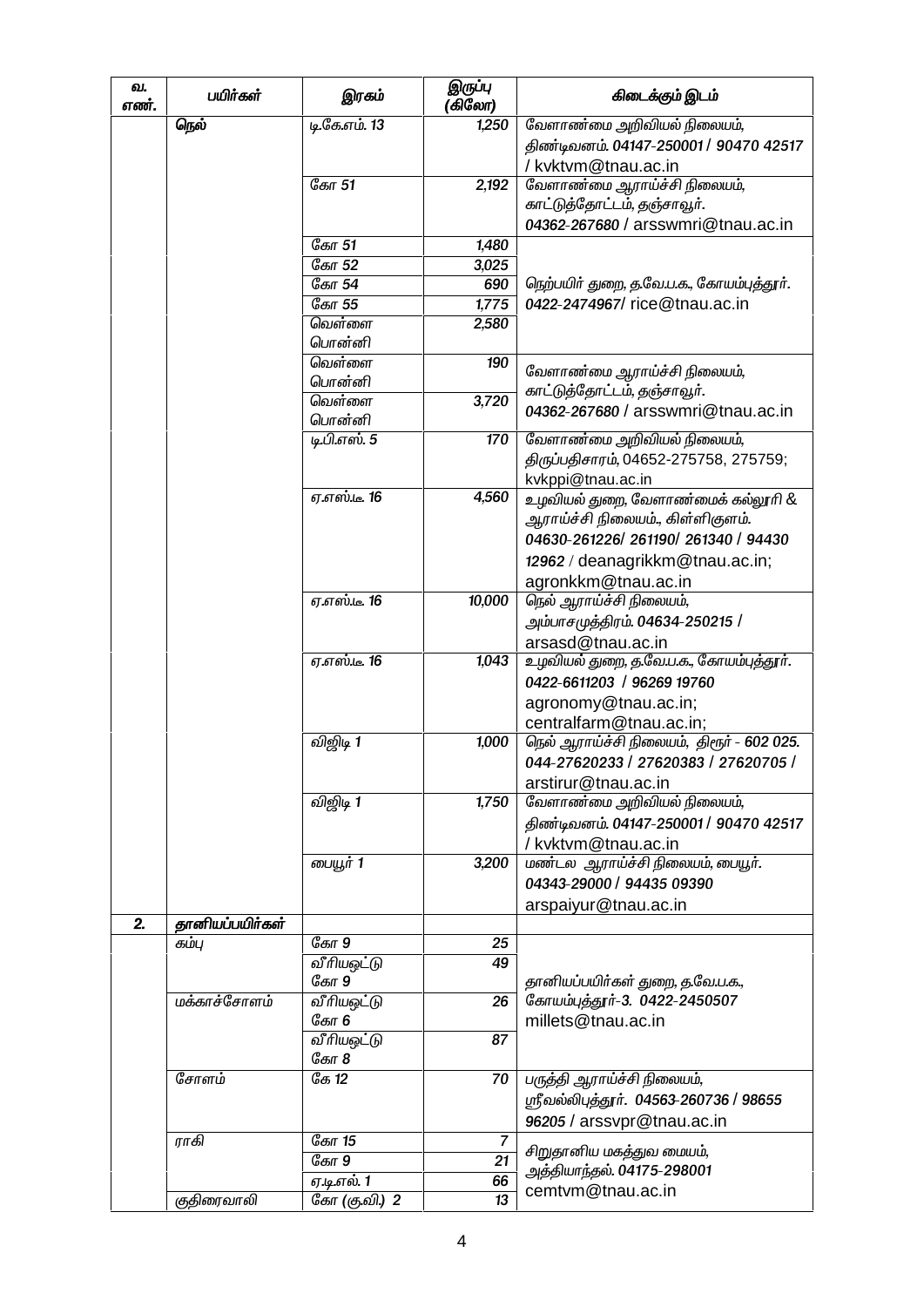| வ.<br>எண். | பயிர்கள்               | இரகம்                      | இருப்பு<br>(கிலோ) | கிடைக்கும் இடம்                               |
|------------|------------------------|----------------------------|-------------------|-----------------------------------------------|
|            | திணை                   | ஏ.டி.எல். 1                | 848               | சிறுதானிய மகத்துவ மையம்,                      |
|            |                        | கோ (தி) 7                  | 19                | அத்தியாந்தல். 04175-298001                    |
|            | வரகு                   | த.வே.ப.க. 86               | 147               | cemtvm@tnau.ac.in                             |
|            |                        | ஏ.டி.எல். 1                | 335               |                                               |
|            | ராகி                   | பையூர் 2                   | 850               | மண்டல ஆராய்ச்சி நிலையம், பையூர்.              |
|            |                        |                            |                   | 04343-29000 / 94435 09390                     |
|            |                        |                            |                   | arspaiyur@tnau.ac.in                          |
|            | சாமை                   | கோ 4                       | 55                | வேளாண்மை அறிவியல் நிலையம்,                    |
|            |                        |                            |                   | பாப்பாரப்பட்டி, தர்மபுரி. 04342-245860 /      |
|            |                        |                            |                   | kvkdpri@tnau.ac.in                            |
| 3.         | பயறுவகைகள்             |                            |                   |                                               |
|            | உளுந்து                | வம்பன் 8                   | 322               | வேளாண்மை ஆராய்ச்சி நிலையம், வைகை              |
|            |                        |                            |                   | அணை, ஆண்டிப்பட்டி. 4546-292615/237616         |
|            |                        |                            |                   | / 98428 26789 / arsvaigai@tnau.ac.in          |
|            |                        | வம்பன் 11                  | 24                | வேளாண்மை ஆராய்ச்சி நிலையம்,                   |
|            |                        |                            |                   | கோவில்பட்டி. 0432-220533, 234955 /            |
|            |                        |                            |                   | arskovilpatty@tnau.ac.in                      |
|            | பாசிப்பயறு             | கோ 8                       | 30                | வேளாண்மை அறிவியல் நிலையம்,                    |
|            | கொள்ளு                 | பையூர் 2                   | 440               | பாப்பாரப்பட்டி, தர்மபுரி. 04342-245860 /      |
|            |                        |                            |                   | kvkdpri@tnau.ac.in                            |
| 4.         | எண்ணெய் வித்துக்கள்    |                            |                   |                                               |
|            | நிலக்கடலை              | தரணி                       | 150               | வேளாண்மை அறிவியல் நிலையம்,                    |
|            |                        |                            |                   | பாப்பாரப்பட்டி, தர்மபுரி. 04342-245860 /      |
|            |                        |                            |                   | kvkdpri@tnau.ac.in                            |
|            | எள்                    | டி.எம்.வி. 7               | 200               | வேளாண்மை அறிவியல் நிலையம்,                    |
|            |                        |                            |                   | திண்டிவனம். 04147-250001 / 90470 42517        |
|            |                        |                            |                   | / kvktvm@tnau.ac.in                           |
| 5.         | பருத்தி                | எஸ்வி.பி.ஆர். 4            | 36                | பருத்தி ஆராய்ச்சி நிலையம், ஸ்ரீவல்லிபுத்தூர். |
|            |                        | எஸ்வி.பி.ஆர். 5            | 5                 | 04563-260736 / 98655 96205                    |
|            |                        | எஸ்.வி.பி.ஆர். 6           | 107               | arssvpr@tnau.ac.in                            |
| 6.         | பகந்தாள் உரப் பயிர்கள் |                            |                   |                                               |
|            | சணப்பை                 | கோ 1                       | $\overline{7}$    | கரும்பு ஆராய்ச்சி நிலையம்,                    |
|            |                        |                            |                   | கடலூர். 04142-220630 / 220576 /               |
|            |                        |                            |                   | arscuddalore@tnau.ac.in                       |
|            |                        | ேகா $1$                    | 30                | கரும்பு ஆராய்ச்சி நிலையம், சிறுகமணி.          |
|            |                        |                            |                   | 0431-2614217 / arssgm@tnau.ac.in              |
|            |                        | கோ 1                       | 335               | வேளாண்மை ஆராய்ச்சி நிலையம், வைகை              |
|            |                        |                            |                   | அணை, ஆண்டிப்பட்டி. 4546-292615/237616/        |
|            |                        |                            |                   | 98428 26789 / arsvaigai@tnau.ac.in            |
| 7.         | தீவனப்பயிர்கள்         |                            |                   |                                               |
|            | தீவனச் சோளம்           | கோ 31                      | 28.5              | பருத்தி ஆராய்ச்சி நிலையம்,                    |
|            |                        |                            |                   | ஸ்ரீவல்லிபுத்தூர். 04563-260736 / 98655       |
|            |                        |                            |                   |                                               |
|            |                        |                            |                   | 96205 / arssvpr@tnau.ac.in                    |
|            |                        | சி.எஸ்.வி. 33<br>எம். எஃப் | 20                | தானியப்பயிர்கள் துறை, த.வே.ப.க.,              |
|            |                        |                            |                   | கோயம்புத்தூர்-3. 0422-2450507.                |
|            |                        |                            |                   | millets@tnau.ac.in                            |
|            | வேலிமசால்              | கோ 31                      | 30.6              | தீ வனப்பயிர்கள் துறை , த.வே.ப.க.,             |
|            |                        | கோ 1                       | 383.3             | கோயமுத்தூர் - 3. 0422-6611203 / 6611228       |
|            |                        |                            |                   | forage@tnau.ac.in                             |
|            |                        | கோ 2                       | $\overline{2}$    | கரும்பு ஆராய்ச்சி நிலையம், சிறுகமணி.          |
|            | கம்பு நேப்பியர்        | கோ 5                       | 5,000             | 0431-2614217 / arssgm@tnau.ac.in              |
|            |                        |                            | எண்கள்            |                                               |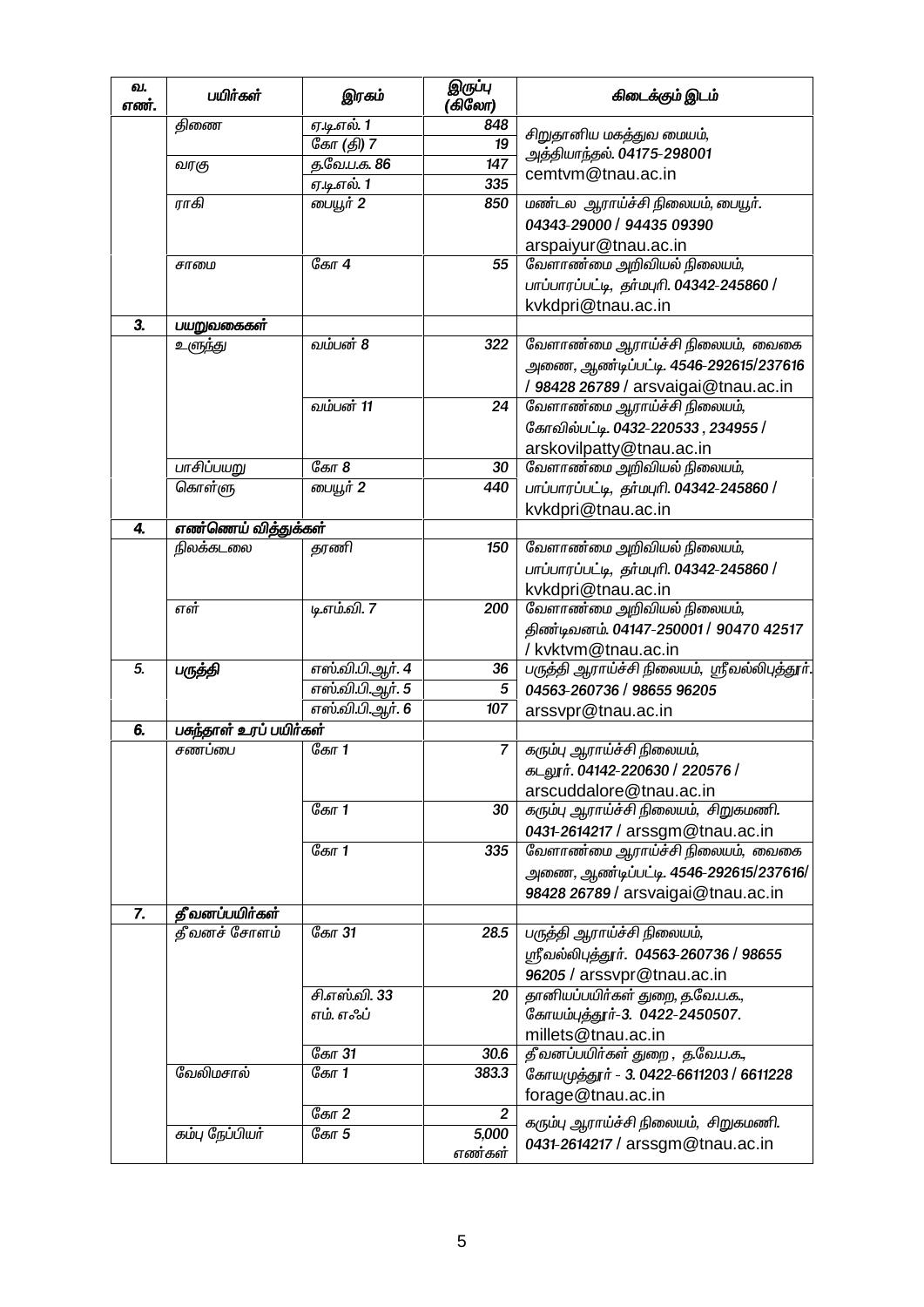| வ.<br>எண். | பயிர்கள்          | இரகம்                 | இருப்பு<br>(கிலோ) | கிடைக்கும் இடம்                                                                                                                                                        |
|------------|-------------------|-----------------------|-------------------|------------------------------------------------------------------------------------------------------------------------------------------------------------------------|
| 8.         | காய்கறிப்பயிர்கள் |                       |                   |                                                                                                                                                                        |
|            | முருங்கை          | பி.கே.எம். 1          | 30                | காய்கறி அறிவியல் துறை, தோட்டக்கலைக்<br>கல்லூரி மற்றும் ஆராய்ச்சி நிலையம்<br>(பெண்கள்), திருச்சி. 97156 26796 /<br>vegtry@tnau.ac.in                                    |
|            |                   | <u> பி.கே.எம். 2</u>  | 0.5               | காய்கறி அறிவியல் துறை, தோட்டக்கலைக்                                                                                                                                    |
|            | தக்காளி           | பி.கே.எம். 1          | 20                | கல்லூரி மற்றும் ஆராய்ச்சி நிலையம்,<br>பெரியகுளம். 04546-231726 / 231729<br>deanhortpkm@tnau.ac.in;                                                                     |
|            |                   | பி.கே.எம். 1          | 50                | vegpkm@tnau.ac.in<br>காய்கறி அறிவியல் துறை, தோட்டக்கலைக்<br>கல்லூரி மற்றும் ஆராய்ச்சி நிலையம்<br>(பெண்கள்), திருச்சி. 97156 26796 /                                    |
|            |                   | பி.கே.எம். 1          | 22.1              | vegtry@tnau.ac.in<br>காய்கறி அறிவியல் துறை, தோட்டக்கலைக்                                                                                                               |
|            | கத்தரி            | கோ 2                  | 338.7             | கல்லூரி மற்றும் ஆராய்ச்சி நிலையம்,<br>த.வே.ப.க., கோயம்புத்தூர்-3. 0422-6611283<br>/6611374 / vegetables@tnau.ac.in                                                     |
|            |                   | ேகா $2$               | 50                | காய்கறி அறிவியல் துறை, தோட்டக்கலைக்<br>கல்லூரி மற்றும் ஆராய்ச்சி நிலையம்<br>(பெண்கள்), திருச்சி. 97156 26796 /<br>vegtry@tnau.ac.in                                    |
|            |                   | கோ 2                  | 7.6               | காய்கறி அறிவியல் துறை, தோட்டக்கலைக்<br>கல்லூரி மற்றும் ஆராய்ச்சி நிலையம்,<br>பெரியகுளம். 04546-231726 / 231729<br>deanhortpkm@tnau.ac.in;                              |
|            | மிளகாய்           | ே $1$                 | 2.3               | vegpkm@tnau.ac.in<br>வேளாண்மைக் கல்லூரி மற்றும் ஆராய்ச்சி<br>நிலையம், குடுமியான்மலை. 04339-                                                                            |
|            |                   | ே $1$                 | 50                | 241223 / deanagripdk@tnau.ac.in<br>காய்கறி அறிவியல் துறை, தோட்டக்கலைக்<br>கல்லூரி மற்றும் ஆராய்ச்சி நிலையம்<br>(பெண்கள்), திருச்சி. 97156 26796 /<br>vegtry@tnau.ac.in |
|            |                   | ேகா 1<br>வீரியஒட்டு   | 1.75              | காய்கறி அறிவியல் துறை, தோட்டக்கலைக்<br>கல்லூரி மற்றும் ஆராய்ச்சி நிலையம்,                                                                                              |
|            | வெண்டை            | கோ 4<br>வீரியஒட்டு    | 151.8             | த.வே.ப.க., கோயம்புத்தூர்-3. 0422-6611283<br>/6611374 / vegetables@tnau.ac.in                                                                                           |
|            |                   | ேகா $4$<br>வீரியஒட்டு | 150               | காய்கறி அறிவியல் துறை, தோட்டக்கலைக்<br>கல்லூரி மற்றும் ஆராய்ச்சி நிலையம்<br>(பெண்கள்), திருச்சி. 97156 26796 /<br>vegtry@tnau.ac.in                                    |
|            | பாகல்             | கோ 1                  | 306.2             | காய்கறி அறிவியல் துறை, தோட்டக்கலைக்<br>கல்லூரி மற்றும் ஆராய்ச்சி நிலையம்,<br>த.வே.ப.க., கோயம்புத்தூர்-3. 0422-6611283<br>/ 6611374 / vegetables@tnau.ac.in             |
|            | புடலங்காய்        | ேகா $2$               | 50                | காய்கறி அறிவியல் துறை, தோட்டக்கலைக்<br>கல்லூரி மற்றும் ஆராய்ச்சி நிலையம்<br>(பெண்கள்), திருச்சி. 97156 26796 /<br>vegtry@tnau.ac.in                                    |
|            | பீர்க்கன்         | கோ எச் 1              | 116.8             |                                                                                                                                                                        |
|            | பூசணி             | ேகா 2                 | 2.4               | காய்கறி அறிவியல் துறை, தோட்டக்கலைக்                                                                                                                                    |
|            | சுரை              | கோ 1<br>வீரியஒட்டு    | 136               | கல்லூரி மற்றும் ஆராய்ச்சி நிலையம்,<br>த.வே.ப.க., கோயம்புத்தூர்-3. 0422-6611283 /                                                                                       |
|            | வெங்காயம்         | கோ 5                  | 149               | 6611374 / vegetables@tnau.ac.in                                                                                                                                        |
|            |                   | கோ 6                  | 327.7             |                                                                                                                                                                        |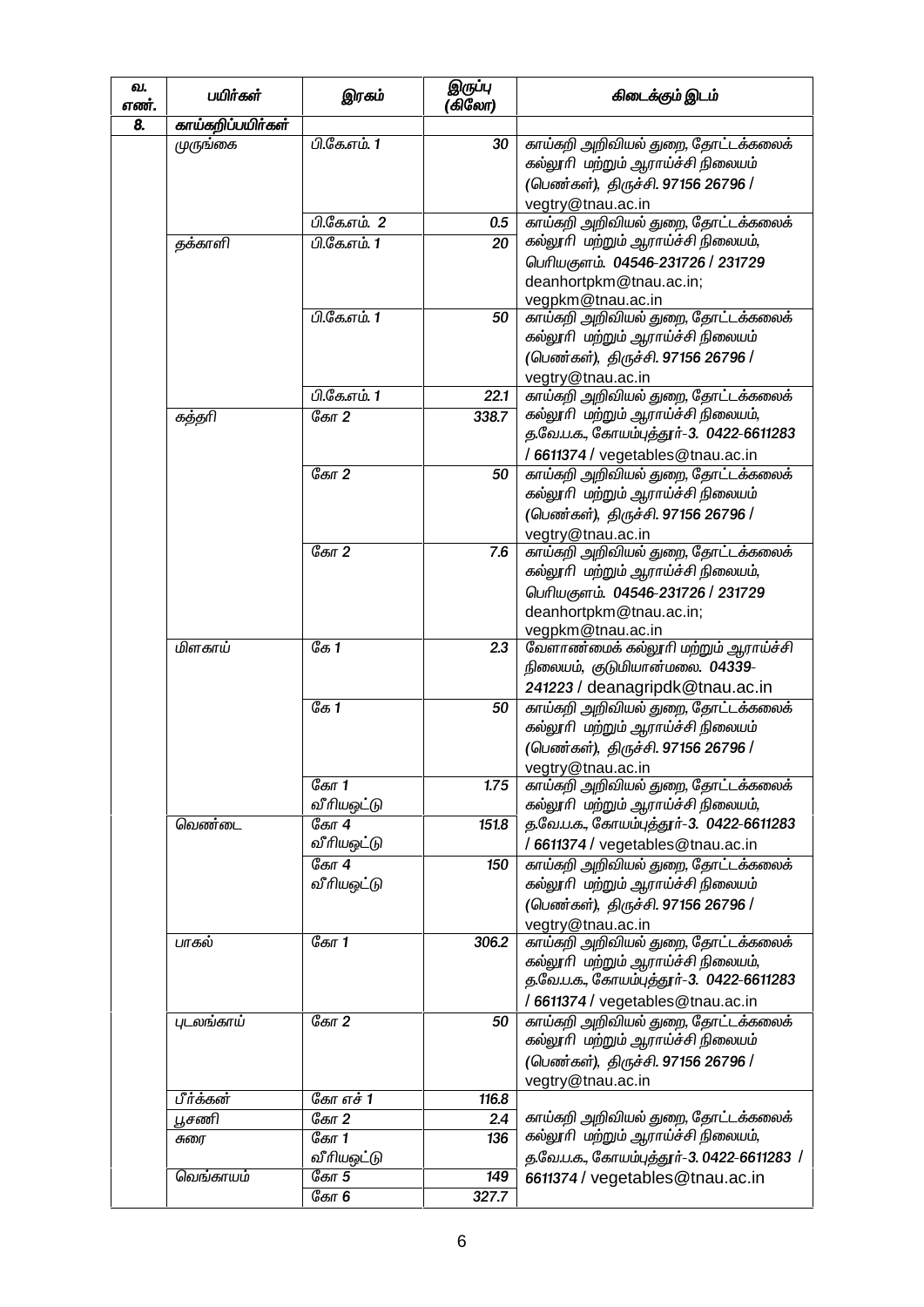| வ.<br>எண்.       | பயிர்கள்                 | இரகம்              | இருப்பு<br>(கிலோ) | கிடைக்கும் இடம்                                                                                                                                                |
|------------------|--------------------------|--------------------|-------------------|----------------------------------------------------------------------------------------------------------------------------------------------------------------|
|                  | வெங்காயம்                | <i>கோ</i> 6        | 9                 | காய்கறி அறிவியல் துறை, தோட்டக்கலைக்<br>கல்லூரி மற்றும் ஆராய்ச்சி நிலையம்,<br>பெரியகுளம். 04546-231726 / 231729<br>deanhortpkm@tnau.ac.in;<br>vegpkm@tnau.ac.in |
|                  | கொத்தவரை                 | எம்.டி.யூ. 1       | 361.6             | காய்கறி அறிவியல் துறை, தோட்டக்கலைக்<br>கல்லூரி மற்றும் ஆராய்ச்சி நிலையம்,<br>த.வே.ப.க., கோயம்புத்தூர்-3. 0422-6611283 /<br>6611374 / vegetables@tnau.ac.in     |
|                  |                          | எம்.டி.யூ. 1       | 10                | காய்கறி அறிவியல் துறை, தோட்டக்கலைக்<br>கல்லூரி மற்றும் ஆராய்ச்சி நிலையம்,<br>பெரியகுளம். 04546-231726 / 231729<br>deanhortpkm@tnau.ac.in;<br>vegpkm@tnau.ac.in |
|                  | கீரை                     | ேகா $1$<br>ேகா $2$ | 50<br>50          | காய்கறி அறிவியல் துறை, தோட்டக்கலைக்<br>கல்லூரி மற்றும் ஆராய்ச்சி நிலையம்<br>(பெண்கள்), திருச்சி. 97156 26796 /<br>vegtry@tnau.ac.in                            |
|                  |                          | ேகா $2$            | 5                 | காய்கறி அறிவியல் துறை, தோட்டக்கலைக்<br>கல்லூரி மற்றும் ஆராய்ச்சி நிலையம்,<br>பெரியகுளம். 04546-231726 / 231729<br>deanhortpkm@tnau.ac.in;<br>vegpkm@tnau.ac.in |
|                  | அவரை                     | கோ 14              | 304.6             | காய்கறி அறிவியல் துறை, தோட்டக்கலைக்<br>கல்லூரி மற்றும் ஆராய்ச்சி நிலையம்,<br>த.வே.ப.க., கோயம்புத்தூர்-3. 0422-6611283 /<br>6611374 / vegetables@tnau.ac.in     |
|                  |                          | கோ 14              | 200               | காய்கறி அறிவியல் துறை, தோட்டக்கலைக்<br>கல்லூரி மற்றும் ஆராய்ச்சி நிலையம்<br>(பெண்கள்), திருச்சி. 97156 26796 /<br>vegtry@tnau.ac.in                            |
|                  | காய்கறி விதை<br>பொட்டலம் | $\qquad \qquad -$  | 100<br>எண்கள்     | காய்கறி ஆராய்ச்சி நிலையம், பாலூர்.<br>04142-275222 / 87895 45551 /<br>hrspalur@tnau.ac.in                                                                      |
| $\overline{9}$ . | பழப் பயிர்கள்            |                    |                   |                                                                                                                                                                |
|                  | பப்பாளி                  | ேகா $8$            | 0.7               | பழப் பயிர்கள் துறை, தோட்டக்கலைக்<br>கல்லூரி மற்றும் ஆராய்ச்சி நிலையம்,<br>த.வே.ப.க., கோயம்பத்தூர்-3. 0422-6611269<br>fruits@tnau.ac.in                         |

#### <mark>4. செடிவகைகள்</mark>

| வ.<br>எண். | பயிர்கள்               | இரகம்                                                                     | இருப்பு<br>(எண்கள்) | கிடைக்கும் இடம்                                                                                                                                          |
|------------|------------------------|---------------------------------------------------------------------------|---------------------|----------------------------------------------------------------------------------------------------------------------------------------------------------|
|            | வேளாண்மைப் பயிர்கள்    |                                                                           |                     |                                                                                                                                                          |
|            | கரும்பு                | எஸ்ஐ. 6, 7, 8 &                                                           | 10,000              | கரும்பு ஆராய்ச்சி நிலையம், சிறுகமணி.                                                                                                                     |
|            | (விதை கரும்பு)         | சிஒசி 13339                                                               |                     | 0431-2614217 / arssgm@tnau.ac.in                                                                                                                         |
| 2.         | தோட்டக்கலைப் பயிர்கள்  |                                                                           |                     |                                                                                                                                                          |
|            | கத்தரி ஒட்டுச்<br>செடி | $\overline{\phantom{a}}$                                                  | 2,000               | காய்கறி அறிவியல் துறை, தோட்டக்கலைக்<br>கல்லூரி மற்றும் ஆராய்ச்சி நிலையம்,<br>த.வே.ப.க., கோயம்புத்தூர்-3. 0422-6611283<br>6611374 / vegetables@tnau.ac.in |
|            | சப்போட்டா              | கோ 1, கோ 2,<br><i>கோ</i> 3, பி.கே.எம்.1,<br>பி.கே.எம். 2,<br>பி.கே.எம். 3 | 189                 | பழப் பயிர்கள் துறை, தோட்டக்கலைக்<br>கல்லூரி மற்றும் ஆராய்ச்சி நிலையம்,<br>த.வே.ப.க., கோயம்புத்தூர்-3. 0422-6611269<br>fruits@tnau.ac.in                  |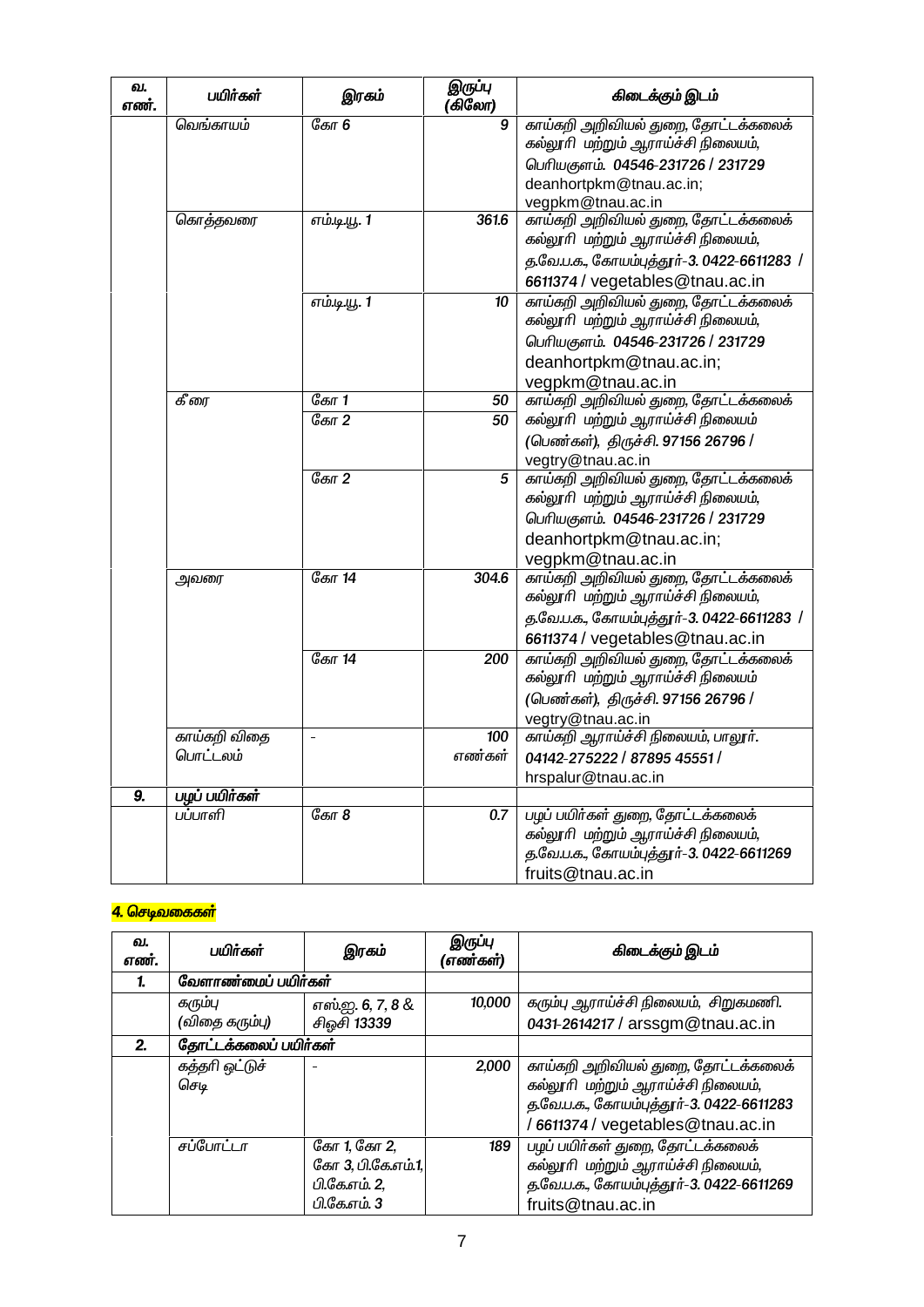| வ.<br>எண். | பயிர்கள்                                                                                 | இரகம்                                                  | இருப்பு<br>(எண்கள்) | கிடைக்கும் இடம்                                                                                                              |
|------------|------------------------------------------------------------------------------------------|--------------------------------------------------------|---------------------|------------------------------------------------------------------------------------------------------------------------------|
|            | கொய்யா                                                                                   | அலகாபாத்,<br>சபேட், லக்னோ                              | 82                  | பழப் பயிர்கள் துறை, தோட்டக்கலைக்<br>கல்லூரி மற்றும் ஆராய்ச்சி நிலையம்,                                                       |
|            | பாப்பாளி                                                                                 | 49<br>கோ 8                                             | 154                 | த.வே.ப.க., கோயம்புத்தூர்-3. 0422-6611269<br>fruits@tnau.ac.in                                                                |
|            | மா ஒட்டுச் செடி                                                                          | பெங்களூரா,                                             | 1,500               | வேளாண்மை அறிவியல் நிலையம்,                                                                                                   |
|            |                                                                                          | ஹிமம்பசந்த்                                            |                     | பாப்பாரப்பட்டி, தா்மபுரி. 04342-245860                                                                                       |
|            | மாதுளை                                                                                   | பகுவா                                                  | 150                 | kvkdpri@tnau.ac.in                                                                                                           |
|            | கொய்யா                                                                                   | லக்னோ 49                                               | 1,994               | வேளாண்மை அறிவியல் நிலையம்,                                                                                                   |
|            | முந்திரி                                                                                 | வி.ஆர்.ஐ. 3                                            | 2,559               | விருதாச்சலம்.04143-238353 /                                                                                                  |
|            | பலா                                                                                      | பி.எல்.ஆர். 1                                          | 1,942               | 99943 15004 / kvkvri@tnau.ac.in                                                                                              |
|            | காபி                                                                                     | சந்திரகிரி,<br>சின் 9, சின் 5பீ                        | 5,770               | தோட்டக்கலை ஆராய்ச்சி நிலையம்,                                                                                                |
|            | மிளகு                                                                                    | பன்னியூர் 1                                            | 30,231              | ஏற்காடு. 04281-290656 / 222234                                                                                               |
|            | அத்தி பதியன்                                                                             |                                                        | 115                 | hrsycd@tnau.ac.in                                                                                                            |
|            | மிளகு                                                                                    | பன்னியூர் 1                                            | 42,512              |                                                                                                                              |
|            | காபி                                                                                     | சந்திரகிரி,<br>எஸ்.எல்.என்.<br>589                     | 3,366               | தோட்டக்கலை ஆராய்ச்சி நிலையம்,                                                                                                |
|            | வெண்ணெய்ப்                                                                               | டீ.கே.டி. 1 (செடி)                                     | 5,466               | தடியன்குடிசை. 0452-224225, 225393                                                                                            |
|            | பழம்                                                                                     | டீ.கே.டி. 1 (ஒட்டு)                                    | 1,911               | hrstkd@tnau.ac.in                                                                                                            |
|            | பேஷன்பழம்                                                                                | ஊதா                                                    | 714                 |                                                                                                                              |
|            | இலவங்கப்பட்டை                                                                            | $\qquad \qquad -$                                      | 1,192               |                                                                                                                              |
|            | கிராம்பு                                                                                 |                                                        | 5,381               |                                                                                                                              |
|            | ஆப்பிள்                                                                                  | கே.கே.எல்.1,<br>கோல்டன்<br>டேலிசியஸ்,<br>கோல்டன் ஸ்பர் | 172                 |                                                                                                                              |
|            | பிளம்                                                                                    | ஹேல், புளோரிடா,<br><u> ஹைப்ரிட்</u>                    | 662                 | தோட்டக்கலை மற்றும் வன ஆராய்ச்சி                                                                                              |
|            | பேரி ஒட்டு                                                                               | வில்லியம்ஸ்,<br>ஜோர்கோனெல்லே                           | 1,918               | நிலையம், கொடைக்கானல். 04542-240931                                                                                           |
|            | கிவி வேரூன்றிய<br><i>துண்டுகள்</i>                                                       | அலிசன்,<br>ஹேவா்ட்                                     | 1,916               | hrskodai@tnau.ac.in                                                                                                          |
|            | ஸ்ட்ராபெரி                                                                               | கேட்ரைன்<br>ஸ்வீட்                                     | 979                 |                                                                                                                              |
|            | மூலிகை மற்றும்<br>நறுமணத்<br>தாவரங்கள்                                                   | குளிர்பிரதேச<br>பயிர்கள்                               | 1,680               |                                                                                                                              |
| 2.         | வனப் பயிர்கள்                                                                            |                                                        |                     |                                                                                                                              |
|            | புங்கம், சவுக்கு,<br>தேக்கு, வேம்பு, மலை<br>வேம்பு, மூங்கில்,<br>இலவம் பஞ்சு,<br>சந்தனம் |                                                        | 1,00,000            | வனக் கல்லூரி மற்றும் ஆராய்ச்சி நிலையம்,<br>மேட்டுப்பாளையம்.<br>04254 - 271503 / deanformtp@tnau.ac.in                        |
|            | தேக்கு, வேம்பு                                                                           |                                                        | 2,865               | அன்பில் தா்மலிங்கம் வேளாணா்மைக்<br>கல்லூரி மற்றும் ஆராய்ச்சி நிலையம்,<br>திருச்சி. 00431-2906100 /<br>deanagritry@tnau.ac.in |
|            | தேக்கு                                                                                   |                                                        | 2,563               | வேளாண்மை அறிவியல் நிலையம்,<br>விருதாச்சலம். 04143-238353 /<br>99943 15004 / kvkvri@tnau.ac.in                                |

 $^*$ விதைஇருப்பு நிலவரம் காலத்திற்கேற்ப மறுதல்களுக்கு உட்பட்டவை.

#### <u>மேலும் தகவல்களுக்கு :</u> இயக்குநர், விதை மையம், தமிழ்நாடு வேளாண்மைப் பல்கலைக்கழகம், கோயம்புத்தூர்–641 003. **bjhiyngrp : 0422-6611232 / 6611432/ kpd;d";ry;: seedunit@tnau.ac.in**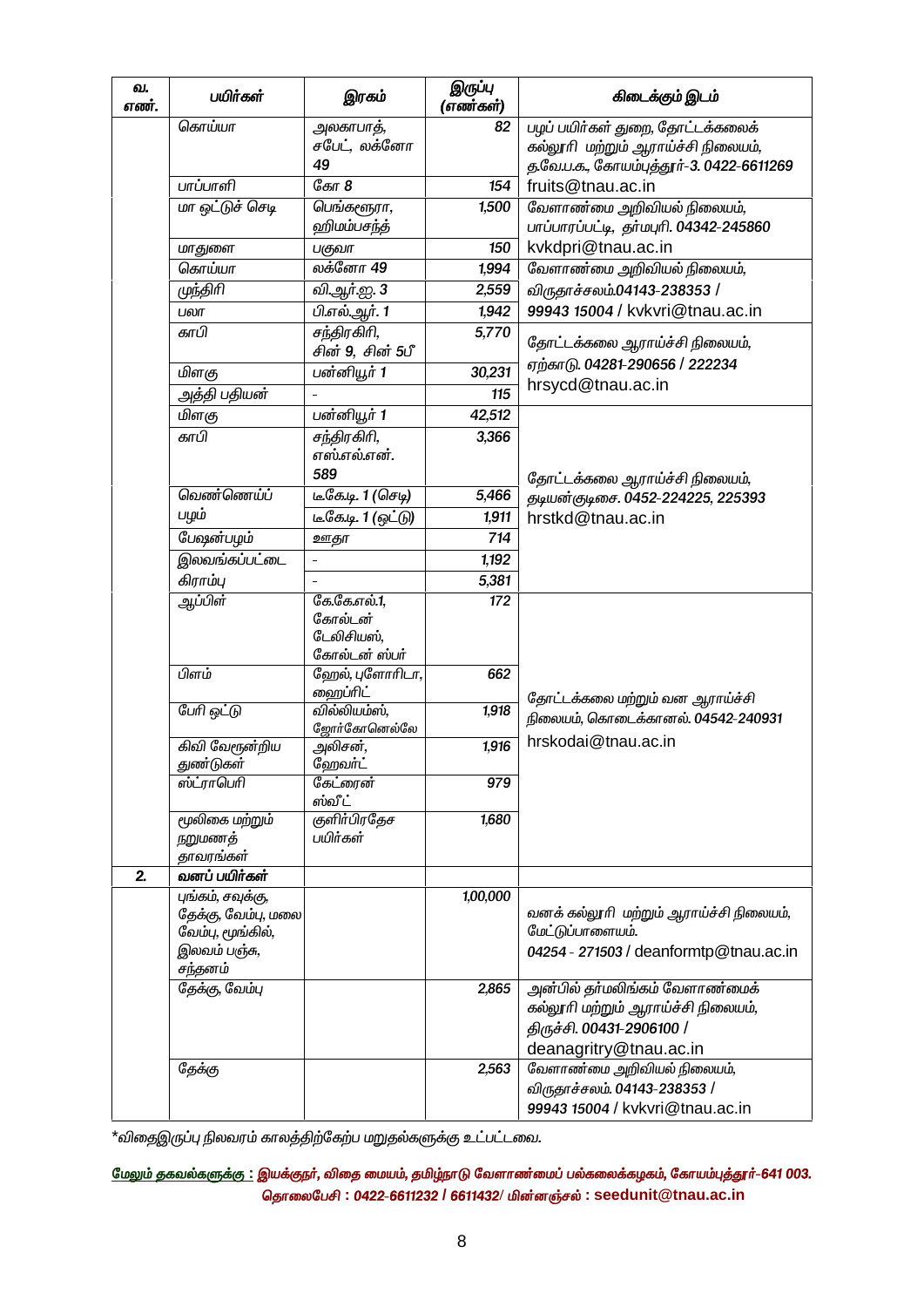

### **TAMIL NADU AGRICULTURAL UNIVERSITY Seed Centre, Coimbatore.**

#### **Seed Stock Position as on 01.05.2022**

The following quantities of seeds are available at various seed production centres of Tamil Nadu Agricultural University for distribution. The officials, seed producers and farmers are requested to contact the concerned centres to purchase the seeds.

#### **I. Foundation Seeds**

| <b>S. No.</b> | <b>Crops</b>   | <b>Varieties</b>      | Quantity<br>available (kg) | <b>Available Centre &amp; Contact</b><br>address                                                                                    |
|---------------|----------------|-----------------------|----------------------------|-------------------------------------------------------------------------------------------------------------------------------------|
| 1.            | <b>Cereals</b> |                       |                            |                                                                                                                                     |
|               | Paddy          | <b>TKM 13 (FS II)</b> | 1,410                      | Sugarcane Research Station,<br>Sirugamani; 0431-2614217;<br>arssgm@tnau.ac.in                                                       |
|               |                | <b>ASD 16</b>         | 5,000                      | Rice Research Station,<br>Ambasamudram; 04634-250215;<br>arsasd@tnau.ac.in                                                          |
|               |                | <b>ASD 16</b>         | 1,043                      | Dept. of Agronomy, TNAU,<br>Coimbatore; 0422-6611203 /<br>6611403 / 96269 19760;<br>agronomy@tnau.ac.in /<br>centralfarm@tnau.ac.in |
|               |                | <b>ASD 16</b>         | 5,370                      | Agricultural Research Station,                                                                                                      |
|               |                | CO 51                 | 5,550                      | Bhavanisagar; 04295-240244 /<br>99650 66580; arsbsr@tnau.ac.in                                                                      |
|               |                | I.W. Ponni            | 2,490                      | Agricultural Research Station,<br>Thanjavur; 04362-267680;<br>arsswmri@tnau.ac.in                                                   |
|               |                | I.W. Ponni            | 1,350                      | Anbil Dharmalingam Agricultural<br>College & Research Institute,<br>Trichy; 0431-2906100<br>deanagritry@tnau.ac.in                  |
|               |                | Paiyur 1              | 340                        | Regional Research Station,<br>Paiyur; 04343-290600 / 94435<br>09390 / arspaiyur@tnau.ac.in                                          |
| 2.            | <b>Millets</b> |                       |                            |                                                                                                                                     |
|               | Ragi           | Paiyur 2              | 1,100                      | Regional Research Station,<br>Paiyur; 04343-290600 / 94435<br>09390 / arspaiyur@tnau.ac.in                                          |
| 3.            | <b>Pulses</b>  |                       |                            |                                                                                                                                     |
|               | Blackgram      | VBN 8                 | 92                         | Department of Pulses, TNAU,                                                                                                         |
|               |                | VBN 8 (FS II)         | 7,226                      | Coimbatore; 0422-2450498;<br>94440 66323; pulses@tnau.ac.in                                                                         |
|               |                | VBN 8 (FS II)         | 15,958                     | Krishi Vigyan Kendra,<br>Tindivanam; 04147-250001 /<br>250002 / 90470 42517;<br>kvktvm@tnau.ac.in                                   |
|               |                | VBN 8 (FS II)         | 634                        | Krishi Vigyan Kendra, Sandhiyur,                                                                                                    |
|               |                | <b>VBN 11 (FS II)</b> | 1,272                      | Salem; 0427-2422550 / 94430<br>29002; kvkmallur@tnau.ac.in                                                                          |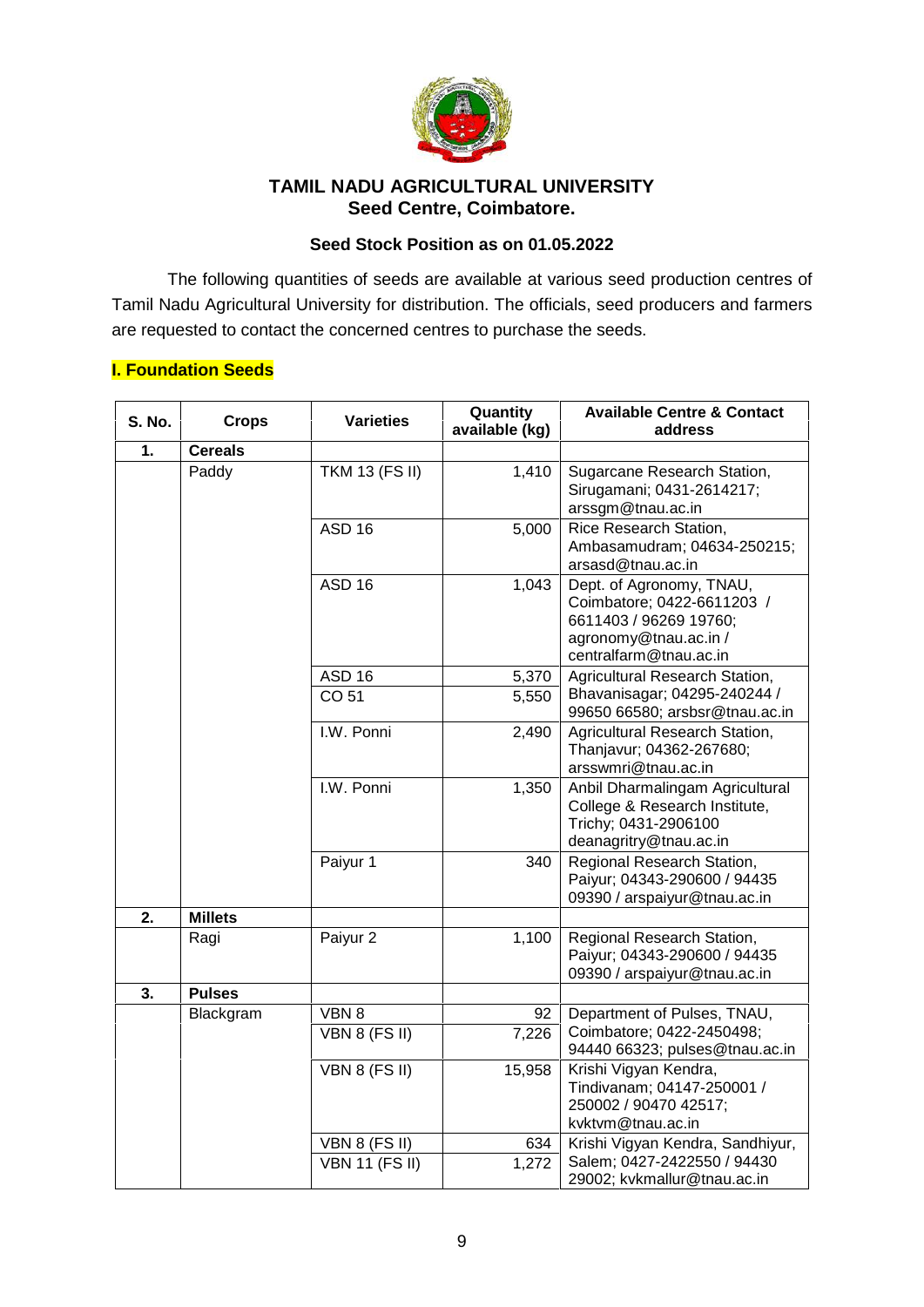| <b>S. No.</b> | <b>Crops</b> | <b>Varieties</b>      | Quantity<br>available (kg) | <b>Available Centre &amp; Contact</b><br>address                                                    |
|---------------|--------------|-----------------------|----------------------------|-----------------------------------------------------------------------------------------------------|
|               | Blackgram    | <b>VBN 10 (FS II)</b> | 993                        | Krishi Vigyan Kendra,<br>Tindivanam; 04147-250001 /<br>250002 / 90470 42517;<br>kvktvm@tnau.ac.in   |
|               |              | <b>VBN 10 (FS II)</b> | 10 <sup>°</sup>            | Krishi Vigyan Kendra,<br>Aruppukottai: 0456-6220561 /<br>81481 93645;<br>kvkvirudhunagar@tnau.ac.in |
|               |              | <b>VBN 11</b>         | 1,644                      | Department of Pulses, TNAU,<br>Coimbatore; 0422-2450498;<br>94440 66323; pulses@tnau.ac.in          |
|               | Redgram      | CO <sub>8</sub>       | 900                        | Department of Pulses, TNAU,<br>Coimbatore; 0422-2450498;<br>94440 66323; pulses@tnau.ac.in          |
|               |              | <b>VBN 11</b>         | 248                        | Krishi Vigyan Kendra, Madurai;<br>0452-2422955 / 82203 30503;<br>kvkmdu@tnau.ac.in                  |
|               |              | <b>LRG 52 (FS II)</b> | 748                        | Krishi Vigyan Kendra, Sandhiyur,<br>Salem; 0427-2422550 / 94430<br>29002; kvkmallur@tnau.ac.in      |
|               | Greengram    | VBN 4                 | 776                        | Krishi Vigyan Kendra, Sandhiyur,<br>Salem; 0427-2422550 / 94430<br>29002; kvkmallur@tnau.ac.in      |
|               |              | VBN 4 (FS II)         | 360                        | Krishi Vigyan Kendra,<br>Aruppukottai: 0456-6220561 /<br>81481 93645;<br>kvkvirudhunagar@tnau.ac.in |
|               |              | CO <sub>8</sub>       | 82                         | Department of Pulses, TNAU,<br>Coimbatore; 0422-2450498;<br>94440 66323; pulses@tnau.ac.in          |
|               |              | CO <sub>8</sub>       | 410                        | Krishi Vigyan Kendra,<br>Tindivanam; 04147-250001 /<br>250002 / 90470 42517;<br>kvktvm@tnau.ac.in   |
|               | Cowpea       | VBN 3 (FS II)         | 844                        | Krishi Vigyan Kendra, Sandhiyur,<br>Salem; 0427-2422550 / 94430<br>29002; kvkmallur@tnau.ac.in      |

## **II. Certified Seeds**

| <b>S. No.</b> | <b>Crops</b>   | <b>Varieties</b> | Quantity<br>available (kg) | <b>Available Centre &amp; Contact</b><br>address                                                      |
|---------------|----------------|------------------|----------------------------|-------------------------------------------------------------------------------------------------------|
| 1.            | <b>Cereals</b> |                  |                            |                                                                                                       |
|               | Paddy          | CR 1009 sub 1    | 3,760                      | Agricultural Research Station,<br>Thanjavur; 04362-267680;<br>arsswmri@tnau.ac.in                     |
|               |                | <b>TKM 13</b>    | 2,280                      | Agricultural College & Research<br>Institute, Eachengkottai; 04372-<br>299916; deanagritnj@tnau.ac.in |
|               |                | ASD 16           | 4.500                      | Rice Research Station,<br>Ambasamudram; 04634-250215;<br>arsasd@tnau.ac.in                            |
| 2.            | <b>Pulses</b>  |                  |                            |                                                                                                       |
|               | Blackgram      | VBN 8            | 4,000                      | Krishi Vigyan Kendra,<br>Sirugamani; 0431-2614457<br>kvksgm@tnau.ac.in                                |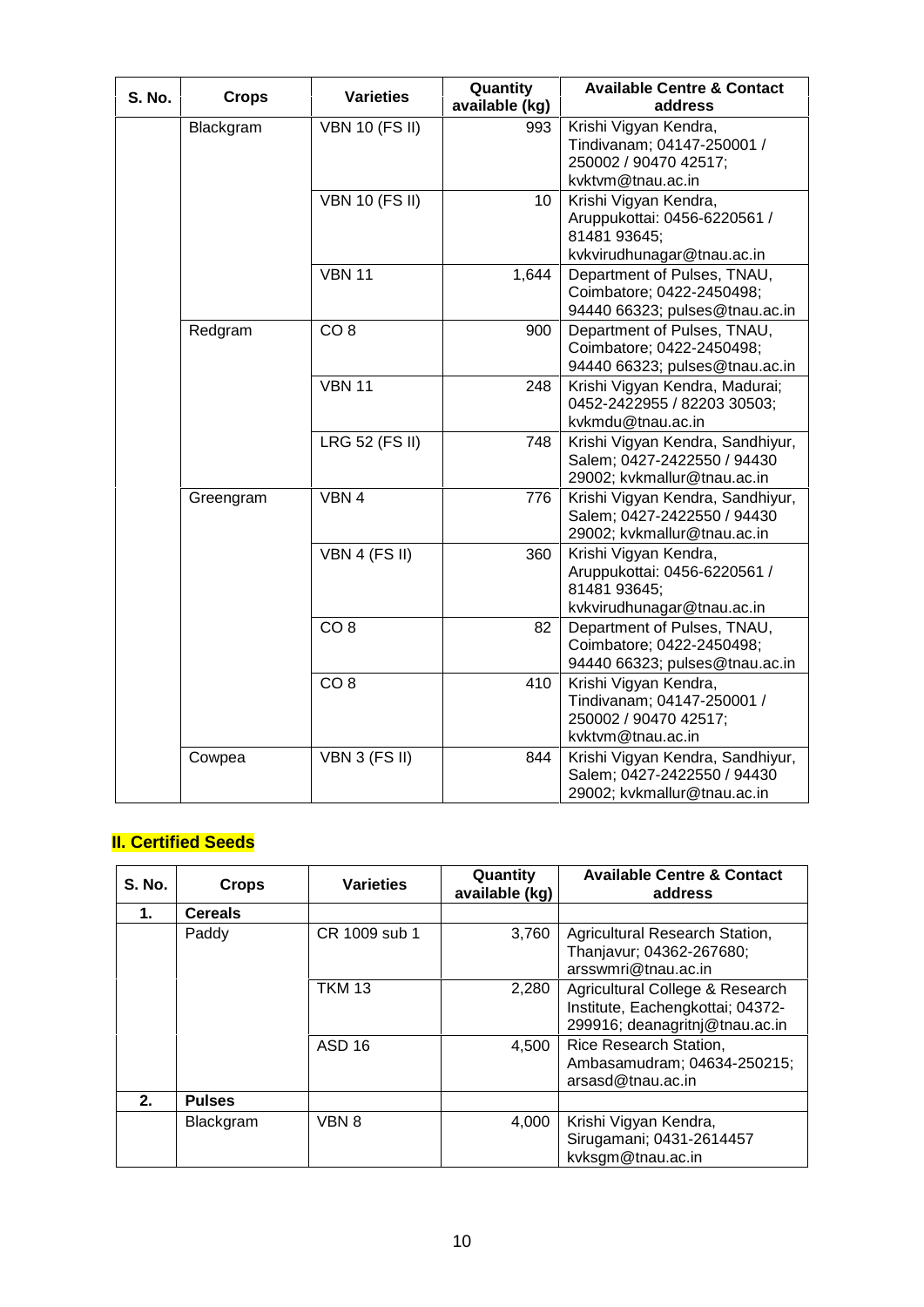| S. No. | <b>Crops</b>    | <b>Varieties</b>  | Quantity<br>available (kg) | <b>Available Centre &amp; Contact</b><br>address                                                                         |
|--------|-----------------|-------------------|----------------------------|--------------------------------------------------------------------------------------------------------------------------|
|        | Blackgram       | VBN 8             | 2,458                      | Krishi Vigyan Kendra,<br>Aruppukottai: 0456-6220561 /<br>81481 93645;<br>kvkvirudhunagar@tnau.ac.in                      |
|        |                 | VBN 8             | 456                        | Krishi Vigyan Kendra, Sandhiyur,<br>Salem; 0427-2422550 / 94430<br>29002; kvkmallur@tnau.ac.in                           |
|        |                 | VBN 8             | 13,298                     | Krishi Vigyan Kendra,<br>Tindivanam; 04147-250001 /<br>250002 / 90470 42517;<br>kvktvm@tnau.ac.in                        |
|        |                 | VBN 8             | 11,112                     | Department of Pulses, TNAU,<br>Coimbatore; 0422-2450498;<br>94440 66323; pulses@tnau.ac.in                               |
|        |                 | VBN 8             | 140                        | Agricultural Research Station,<br>Vaigaidam, Andipatti; 04546-<br>292615 / 237616 / 98428 26789;<br>arsvaigai@tnau.ac.in |
|        |                 | <b>VBN 10</b>     | 480                        | Krishi Vigyan Kendra,<br>Aruppukottai: 0456-6220561 /<br>81481 93645;<br>kvkvirudhunagar@tnau.ac.in                      |
|        |                 | <b>VBN 11</b>     | 400                        | Department of Pulses, TNAU,                                                                                              |
|        |                 | MDU <sub>1</sub>  | 3,160                      | Coimbatore; 0422-2450498;                                                                                                |
|        | Greengram       | CO <sub>8</sub>   | 809                        | 94440 66323; pulses@tnau.ac.in                                                                                           |
|        |                 | CO <sub>8</sub>   | 770                        | Krishi Vigyan Kendra,<br>Tindivanam; 04147-250001 /<br>250002 / 90470 42517;<br>kvktvm@tnau.ac.in                        |
|        |                 | CO <sub>8</sub>   | 140                        | Krishi Vigyan Kendra,<br>Aruppukottai: 0456-6220561 /<br>81481 93645;<br>kvkvirudhunagar@tnau.ac.in                      |
|        | Redgram         | CO <sub>8</sub>   | 450                        | Department of Pulses, TNAU,<br>Coimbatore; 0422-2450498;<br>94440 66323; pulses@tnau.ac.in                               |
| 3.     | <b>Oilseeds</b> |                   |                            |                                                                                                                          |
|        | Castor          | YRCH <sub>1</sub> | 820                        | Tapioca and Castor Research<br>Station, Yethapur; 4282-293526;                                                           |
|        |                 | YRCH <sub>2</sub> | 1,580                      | arsyethapur@tnau.ac.in                                                                                                   |

# **III. TFL Seeds**

| <b>S. No.</b> | <b>Crops</b>   | <b>Varieties</b>  | Quantity<br>available (kg) | <b>Available Centre &amp; Contact</b><br>address                                                                         |
|---------------|----------------|-------------------|----------------------------|--------------------------------------------------------------------------------------------------------------------------|
| 1.            | <b>Cereals</b> |                   |                            |                                                                                                                          |
|               | Paddy          | ADT <sub>46</sub> | 12,000                     | Agricultural Research Station,<br>Thanjavur; 04362-267680;                                                               |
|               |                | <b>ADT 51</b>     | 6,700                      | arsswmri@tnau.ac.in                                                                                                      |
|               |                | <b>ADT 53</b>     | 3,900                      | Dept. of Seed Science & Tech.,<br>Agrl. College & Research Institute,<br>Madurai; 0452-2422956-248;<br>sstmac@tnau.ac.in |
|               |                | <b>ADT 53</b>     | 200                        | Rice Research Station, Tirur;<br>044-27620233 / 27620383 /<br>27620705; arstirur@tnau.ac.in                              |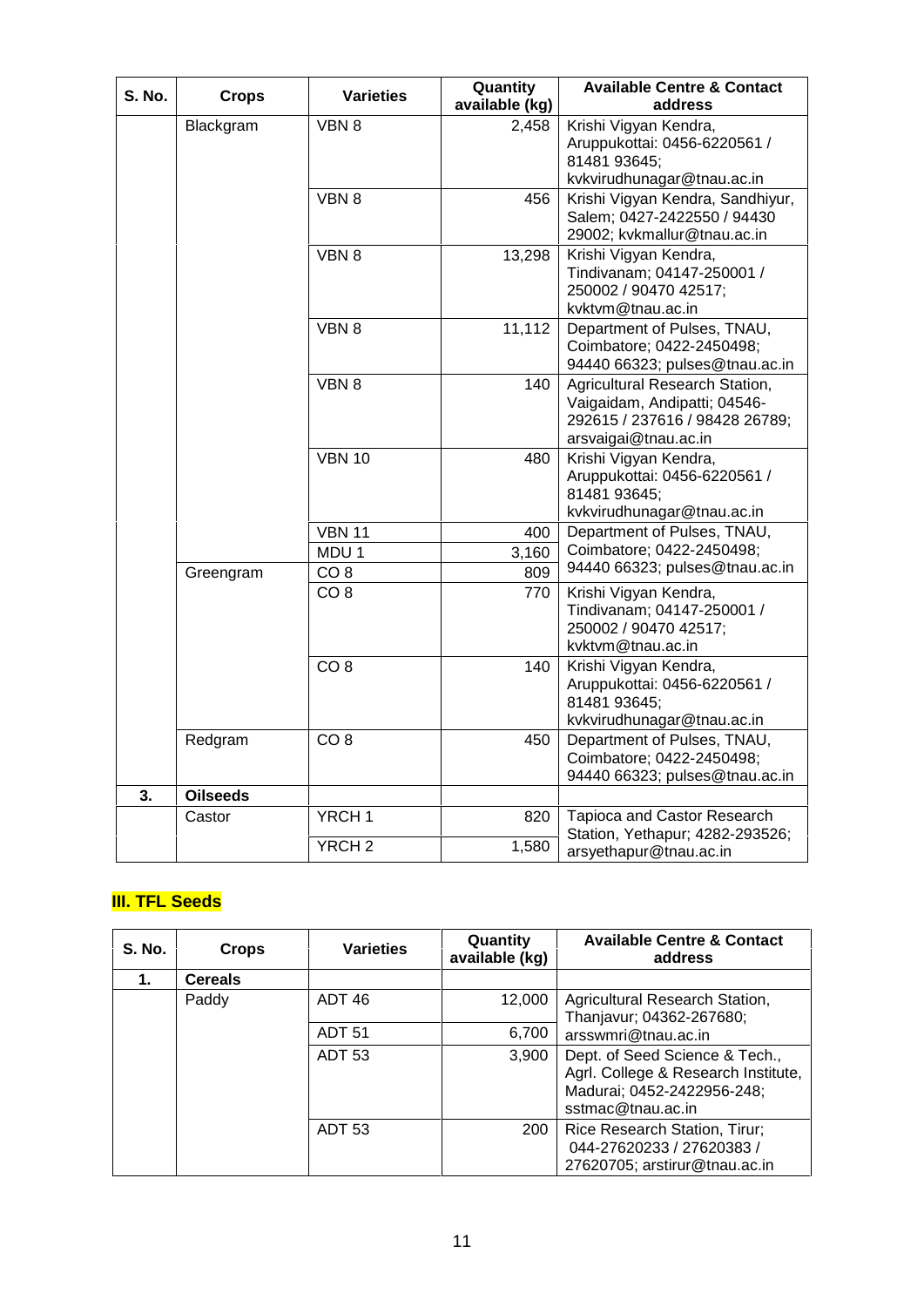| <b>S. No.</b> | <b>Crops</b> | <b>Varieties</b>  | Quantity<br>available (kg) | <b>Available Centre &amp; Contact</b><br>address                                                                                            |
|---------------|--------------|-------------------|----------------------------|---------------------------------------------------------------------------------------------------------------------------------------------|
|               | Paddy        | <b>ADT 53</b>     | 250                        | Rice Research Station,                                                                                                                      |
|               |              |                   |                            | Ambasamudram; 04634-250215;<br>arsasd@tnau.ac.in                                                                                            |
|               |              | <b>ADT 54</b>     | 3,200                      | Agricultural Research Station,<br>Thanjavur; 04362-267680;<br>arsswmri@tnau.ac.in                                                           |
|               |              | ADT <sub>54</sub> | 3,090                      | Dept. of Seed Science & Tech.,<br>Agrl. College & Research Institute,<br>Madurai; 0452-2422956-248;<br>sstmac@tnau.ac.in                    |
|               |              | TKM <sub>9</sub>  | 279                        | Rice Research Station, Tirur;                                                                                                               |
|               |              | <b>TKM 13</b>     | 2,095                      | 044-27620233 / 27620383 /<br>27620705; arstirur@tnau.ac.in                                                                                  |
|               |              | <b>TKM 13</b>     | 1,250                      | Krishi Vigyan Kendra,<br>Tindivanam; 04147-250001 /<br>250002 / 90470 42517;<br>kvktvm@tnau.ac.in                                           |
|               |              | CO 51             | 2,192                      | Agricultural Research Station,<br>Thanjavur; 04362-267680;<br>arsswmri@tnau.ac.in                                                           |
|               |              | CO 51             | 1,480                      |                                                                                                                                             |
|               |              | CO 52             | 3,025                      |                                                                                                                                             |
|               |              | CO 54             | 690                        | Dept. of Rice, TNAU, Coimbatore;<br>0422-2474967; rice@tnau.ac.in                                                                           |
|               |              | CO 55             | 1,775                      |                                                                                                                                             |
|               |              | I.W.Ponni         | 2,580                      |                                                                                                                                             |
|               |              | I.W.Ponni         | 190                        | Agricultural Research Station,<br>Thanjavur; 04362-267680;<br>arsswmri@tnau.ac.in                                                           |
|               |              | I.W. Ponni        | 3,720                      | Agricultural Research Station,<br>Thanjavur; 04362-267680;<br>arsswmri@tnau.ac.in                                                           |
|               |              | TPS <sub>5</sub>  | 170                        | Krishi Vigyan Kendra,<br>Thirupathisaram; 04652-275758,<br>275759; kvkppi@tnau.ac.in                                                        |
|               |              | ASD 16            | 4,560                      | Dept. of Agronomy, AC&RI,<br>Killikulam; 04630-261226 /<br>261190 / 261340 / 9443012962;<br>deanagrikkm@tnau.ac.in /<br>agronkkm@tnau.ac.in |
|               |              | <b>ASD 16</b>     | 10,000                     | Rice Research Station,<br>Ambasamudram; 04634-250215;<br>arsasd@tnau.ac.in                                                                  |
|               |              | <b>ASD 16</b>     | 1,043                      | Dept. of Agronomy, TNAU,<br>Coimbatore; 0422-6611203 /<br>6611403; agronomy@tnau.ac.in /<br>centralfarm@tnau.ac.in                          |
|               |              | VGD <sub>1</sub>  | 1,000                      | Rice Research Station, Tirur;<br>044-27620233 / 27620383 /<br>27620705; arstirur@tnau.ac.in                                                 |
|               |              | VGD <sub>1</sub>  | 1,750                      | Krishi Vigyan Kendra,<br>Tindivanam; 04147-250001 /<br>250002 / 90470 42517;<br>kvktvm@tnau.ac.in                                           |
|               |              | Paiyur 1          | 3,200                      | Regional Research Station,<br>Paiyur; 04343-290600 / 94435<br>09390 / arspaiyur@tnau.ac.in                                                  |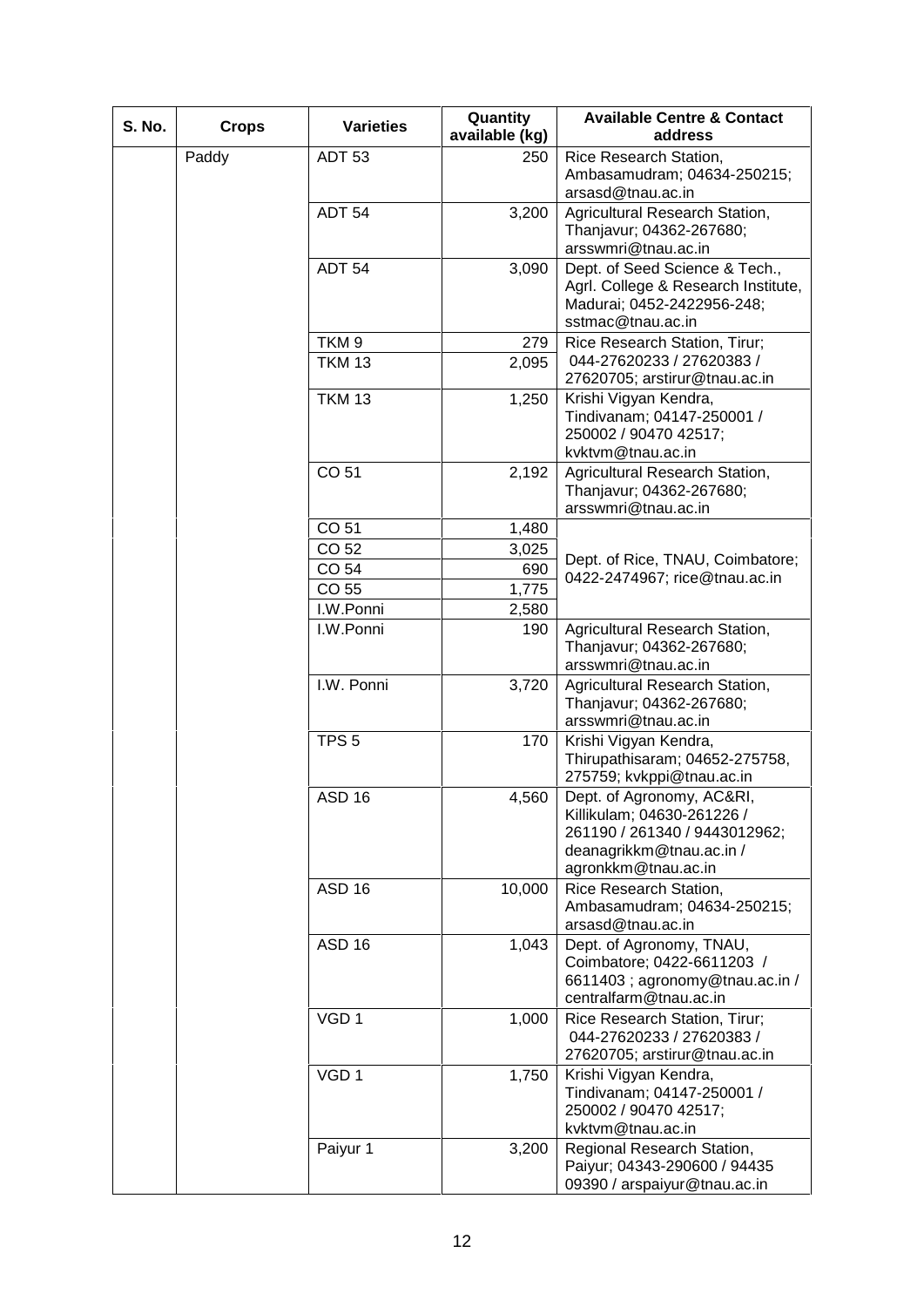| <b>S. No.</b> | <b>Crops</b>       | <b>Varieties</b>       | Quantity<br>available (kg) | <b>Available Centre &amp; Contact</b><br>address                   |
|---------------|--------------------|------------------------|----------------------------|--------------------------------------------------------------------|
| 2.            | <b>Millets</b>     |                        |                            |                                                                    |
|               | Pearl millet       | CO (CU) 9              | 25                         |                                                                    |
|               |                    | Hybrid CO <sub>9</sub> | 49                         | Dept. of Millets, TNAU,                                            |
|               | Maize              | <b>TNAU Maize</b>      | 26                         | Coimbatore; 0422-2450507;                                          |
|               |                    | Hybrid CO 6            |                            | millets@tnau.ac.in                                                 |
|               |                    | $COH(M)$ 8             | 87                         |                                                                    |
|               | Sorghum            | K 12                   | 70                         | Cotton Research Station,                                           |
|               |                    |                        |                            | Srivilliputhur; 04563-260736;<br>98655 96205; arssvpr@tnau.ac.in   |
|               | Ragi               | CO 15                  | $\overline{7}$             |                                                                    |
|               |                    | CO <sub>9</sub>        | 21                         |                                                                    |
|               |                    | ATL <sub>1</sub>       | 66                         |                                                                    |
|               | Kuthiraivali       | CO (KV) 2              | 13                         | Centre of Excellence, Athiyanthal;                                 |
|               | Tenai              | ATL <sub>1</sub>       | 848                        | 04175-298001;                                                      |
|               |                    | $CO(Te)$ 7             | 19                         | cemtvm@tnau.ac.in                                                  |
|               | Varagu             | TNAU 86                | 147                        |                                                                    |
|               |                    | ATL <sub>1</sub>       | 335                        |                                                                    |
|               | Ragi               | Paiyur 2               | 850                        | Regional Research Station,                                         |
|               |                    |                        |                            | Paiyur; 04343-290600 / 94435                                       |
|               |                    |                        |                            | 09390 / arspaiyur@tnau.ac.in                                       |
|               | Samai              | CO <sub>4</sub>        | 55                         | Krishi Vigyan Kendra,                                              |
|               |                    |                        |                            | Papparapatty, Dharmapuri Dt.;                                      |
|               |                    |                        |                            | 04342-245860; kvkdpri@tnau.ac.in                                   |
| 3.            | <b>Pulses</b>      |                        |                            |                                                                    |
|               | Blackgram          | VBN 8                  | 322                        | Agricultural Research Station,                                     |
|               |                    |                        |                            | Vaigaidam, Andipatti; 04546-                                       |
|               |                    |                        |                            | 292615 / 237616 / 98428 26789;                                     |
|               |                    |                        |                            | arsvaigai@tnau.ac.in                                               |
|               |                    | <b>VBN 11</b>          | 24                         | Agricultural Research Station,                                     |
|               |                    |                        |                            | Kovilpatti ; 04632-220533/<br>234955; arskovilpatty@tnau.ac.in     |
|               | Greengram          | CO <sub>8</sub>        | 30                         | Krishi Vigyan Kendra,                                              |
|               | Horsegram          | Paiyur 2               | 440                        | Papparapatty, Dharmapuri Dt.;                                      |
|               |                    |                        |                            | 04342-245860; kvkdpri@tnau.ac.in                                   |
|               | Mothbean           | TMV <sub>1</sub>       | 55                         | Krishi Vigyan Kendra, Tindivanam;                                  |
|               |                    |                        |                            | 04147-250001 / 250002 / 90470                                      |
|               |                    |                        |                            | 42517; kvktvm@tnau.ac.in                                           |
| 4.            | <b>Oilseeds</b>    |                        |                            |                                                                    |
|               | Groundnut          | Dharani                | 150                        | Krishi Vigyan Kendra,                                              |
|               |                    |                        |                            | Papparapatty, Dharmapuri Dt.;                                      |
|               |                    |                        |                            | 04342-245860; kvkdpri@tnau.ac.in                                   |
|               | Sesame             | TMV <sub>7</sub>       | 200                        | Krishi Vigyan Kendra, Tindivanam;<br>04147-250001 / 250002 / 90470 |
|               |                    |                        |                            | 42517; kvktvm@tnau.ac.in                                           |
| 5.            | <b>Fibre crops</b> |                        |                            |                                                                    |
|               | Cotton             | SVPR 4                 | 36                         | Cotton Research Station,                                           |
|               |                    | SVPR <sub>5</sub>      | 5                          | Srivilliputhur; 04563-260736;                                      |
|               |                    | SVPR <sub>6</sub>      | 107                        | 98655 96205; arssvpr@tnau.ac.in                                    |
| 6.            |                    |                        |                            |                                                                    |
|               | Green manure crops |                        |                            |                                                                    |
|               | Sunnhemp           | CO <sub>1</sub>        | $\overline{7}$             | Sugarcane Research Station,<br>Cuddalore; 04142-220630/            |
|               |                    |                        |                            | 220576; arscuddalore@tnau.ac.in                                    |
|               |                    | CO <sub>1</sub>        | 30                         | Sugarcane Research Station,                                        |
|               |                    |                        |                            | Sirugamani; 0431-2614217;                                          |
|               |                    |                        |                            | arssgm@tnau.ac.in                                                  |
|               |                    |                        |                            |                                                                    |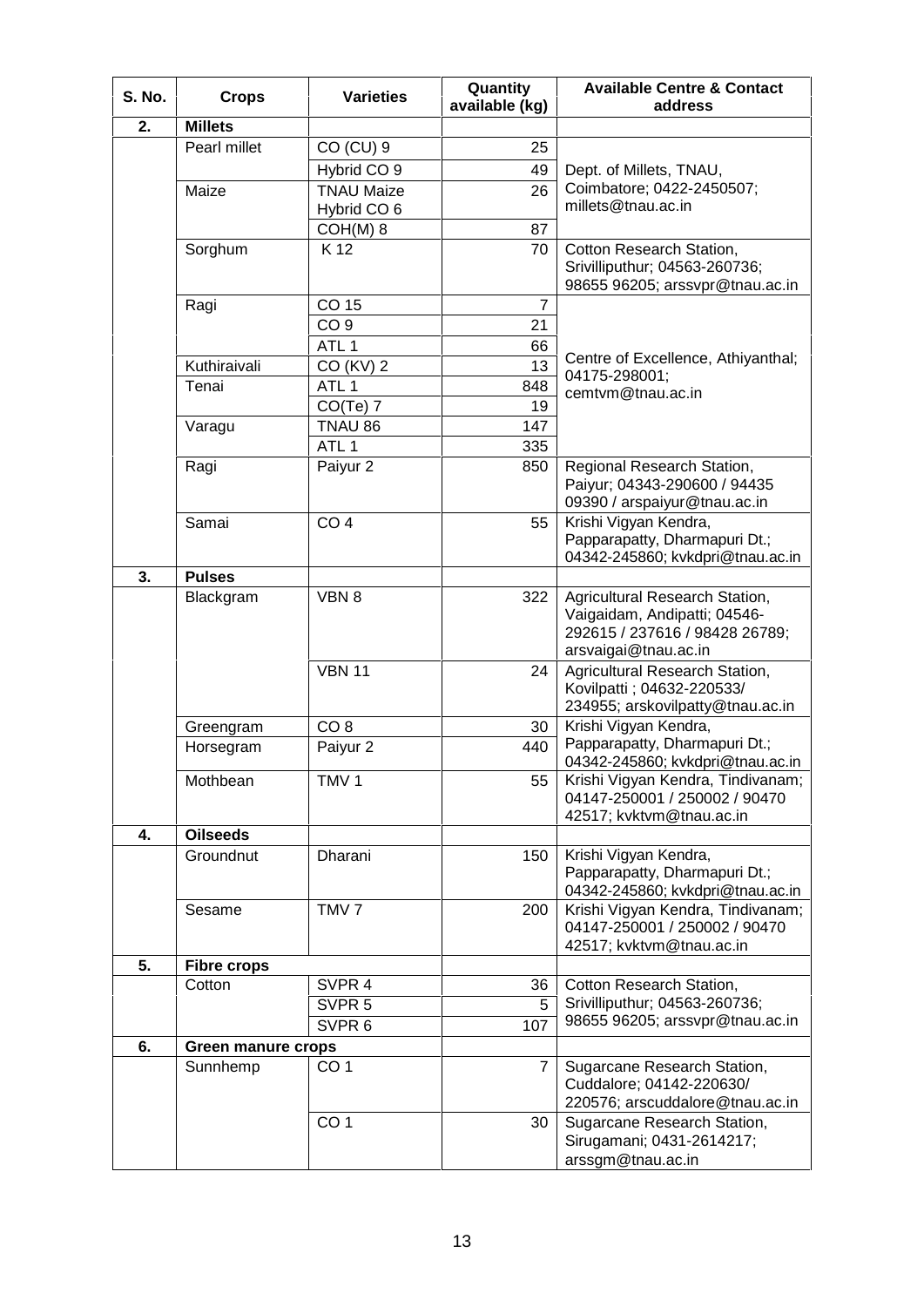| <b>S. No.</b> | <b>Crops</b>              | <b>Varieties</b> | Quantity<br>available (kg) | <b>Available Centre &amp; Contact</b><br>address                                                                                     |
|---------------|---------------------------|------------------|----------------------------|--------------------------------------------------------------------------------------------------------------------------------------|
|               | Sunnhemp                  | CO <sub>1</sub>  | 335                        | Agricultural Research Station,                                                                                                       |
|               |                           |                  |                            | Vaigaidam, Andipatti; 04546-<br>292615 / 237616 / 98428 26789;                                                                       |
|               |                           |                  |                            | arsvaigai@tnau.ac.in                                                                                                                 |
| 7.            | <b>Fodder crops</b>       |                  |                            |                                                                                                                                      |
|               | Fodder sorghum            | CO (FS) 31       | 28.5                       | Cotton Research Station,<br>Srivilliputhur; 04563-260736;<br>98655 96205; arssvpr@tnau.ac.in                                         |
|               |                           | CSV 33 MF        | 20                         | Dept. of Millets, TNAU,<br>Coimbatore; 0422-2450507;<br>millets@tnau.ac.in                                                           |
|               |                           | CO 31            | 30.6                       | Dept. of Forage Crops, TNAU,                                                                                                         |
|               | Desmanthus<br>(Velimasal) | CO <sub>1</sub>  | 383.3                      | Coimbatore; 0422-6611228;<br>forage@tnau.ac.in                                                                                       |
|               |                           | CO <sub>2</sub>  | $\overline{2}$             | Sugarcane Research Station,                                                                                                          |
|               | Cumbu Napier              | CO <sub>5</sub>  | 5,000 Nos.                 | Sirugamani; 0431-2614217;<br>arssgm@tnau.ac.in                                                                                       |
| 8.            | Vegetable crops           |                  |                            |                                                                                                                                      |
|               | Annual Moringa            | PKM <sub>1</sub> | 30                         | Department of Vegetable Science,<br>HC & RI (W), Trichy; 97156 26796;<br>vegtry@tnau.ac.in                                           |
|               |                           | PKM <sub>2</sub> | 0.5                        | Dept. of Vegetable Science, HC&RI,<br>Periyakulam; 04546-231726 / 04546-<br>231729; deanhortpkm@tnau.ac.in /<br>vegpkm@tnau.ac.in    |
|               | Tomato                    | PKM <sub>1</sub> | 50                         | Department of Vegetable Science,<br>HC & RI (W), Trichy; 97156 26796;<br>vegtry@tnau.ac.in                                           |
|               |                           | PKM <sub>1</sub> | 20                         | Dept. of Vegetable Science, HC&RI,<br>Periyakulam; 04546-231726 / 04546-<br>231729; deanhortpkm@tnau.ac.in /<br>vegpkm@tnau.ac.in    |
|               |                           | PKM <sub>1</sub> | 22.1                       | Dept. of Vegetable Science, HC&RI,                                                                                                   |
|               | <b>Brinjal</b>            | CO <sub>2</sub>  | 338.7                      | Coimbatore; 0422-6611283 /<br>6611374; vegetables@tnau.ac.in                                                                         |
|               |                           | CO <sub>2</sub>  | 50                         | Department of Vegetable Science,<br>HC & RI (W), Trichy; 97156 26796;<br>vegtry@tnau.ac.in                                           |
|               |                           | CO <sub>2</sub>  | 7.6                        | Dept. of Vegetable Science,<br>HC&RI, Periyakulam; 04546-<br>231726 / 04546-231729;<br>deanhortpkm@tnau.ac.in /<br>vegpkm@tnau.ac.in |
|               | Chilli                    | K <sub>1</sub>   | 2.3                        | Agricultural College & Research<br>Institute, Kudumiyanmalai; 04339-<br>241223; deanagripdk@tnau.ac.in                               |
|               |                           | K <sub>1</sub>   | 50                         | Department of Vegetable Science,<br>HC & RI (W), Trichy; 97156 26796;<br>vegtry@tnau.ac.in                                           |
|               |                           | Hybrid CO 1      | 1.75                       | Dept. of Vegetable Science,                                                                                                          |
|               | Bhendi                    | Hybrid CO 4      | 151.8                      | HC&RI, Coimbatore;<br>0422-6611283 / 6611374;<br>vegetables@tnau.ac.in                                                               |
|               |                           | Hybrid CO 4      | 150                        | Department of Vegetable Science,<br>HC & RI (W), Trichy; 97156 26796;<br>vegtry@tnau.ac.in                                           |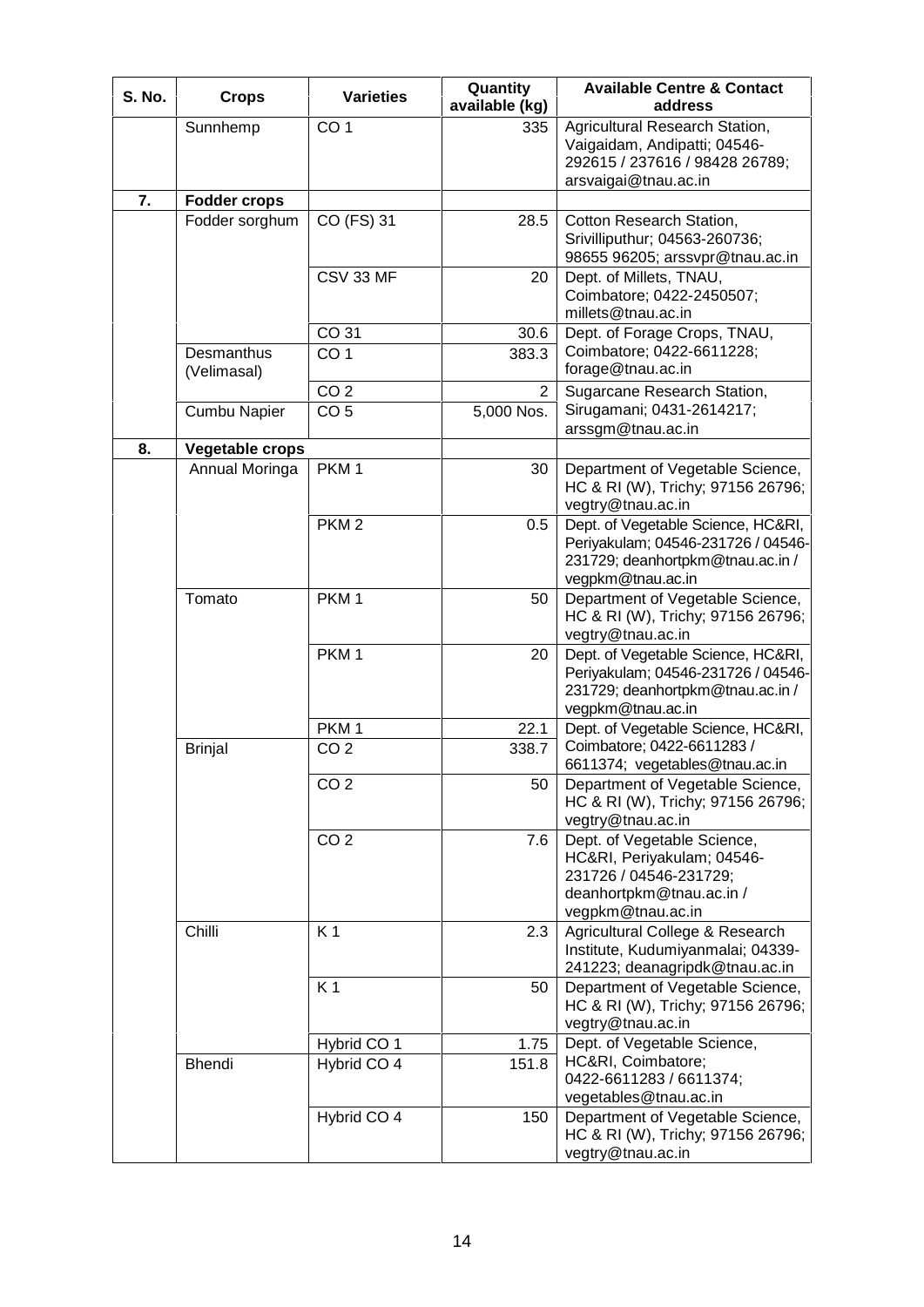| <b>S. No.</b> | <b>Crops</b>              | <b>Varieties</b> | Quantity<br>available (kg) | <b>Available Centre &amp; Contact</b><br>address                                                                                  |
|---------------|---------------------------|------------------|----------------------------|-----------------------------------------------------------------------------------------------------------------------------------|
|               | Bitter gourd              | CO <sub>1</sub>  | 306.2                      | Dept. of Vegetable Science, HC&RI,<br>Coimbatore; 0422-6611283 /<br>6611374; vegetables@tnau.ac.in                                |
|               | Snake gourd               | CO <sub>2</sub>  | 50                         | Department of Vegetable Science,<br>HC & RI (W), Trichy; 97156 26796;<br>vegtry@tnau.ac.in                                        |
|               | Ridge gourd               | Hybrid COH 1     | 116.8                      |                                                                                                                                   |
|               | Pumpkin                   | CO <sub>2</sub>  | 2.4                        | Dept. of Vegetable Science,                                                                                                       |
|               | Bottle gourd              | Hybrid CO1       | 136.0                      | HC&RI, Coimbatore;                                                                                                                |
|               | Small onion               | CO <sub>5</sub>  | 149                        | 0422-6611283 / 6611374;<br>vegetables@tnau.ac.in                                                                                  |
|               |                           | CO <sub>6</sub>  | 327.7                      |                                                                                                                                   |
|               |                           | CO <sub>6</sub>  | 9                          | Dept. of Vegetable Science, HC&RI,<br>Periyakulam; 04546-231726 / 04546-<br>231729; deanhortpkm@tnau.ac.in /<br>vegpkm@tnau.ac.in |
|               | Cluster bean              | MDU <sub>1</sub> | 361.6                      | Dept. of Vegetable Science, HC&RI,<br>Coimbatore; 0422-6611283 /<br>6611374; vegetables@tnau.ac.in                                |
|               |                           | MDU <sub>1</sub> | 10                         | Dept. of Vegetable Science, HC&RI,<br>Periyakulam; 04546-231726 / 04546-<br>231729; deanhortpkm@tnau.ac.in /<br>vegpkm@tnau.ac.in |
|               | Amaranthus                | CO <sub>1</sub>  | 50                         | Department of Vegetable Science,                                                                                                  |
|               |                           | CO <sub>2</sub>  | 50                         | HC & RI (W), Trichy; 97156 26796;<br>vegtry@tnau.ac.in                                                                            |
|               |                           | CO <sub>2</sub>  | 5                          | Dept. of Vegetable Science, HC&RI,<br>Periyakulam; 04546-231726 / 04546-<br>231729; deanhortpkm@tnau.ac.in /<br>vegpkm@tnau.ac.in |
|               | Lab Lab (bush<br>type)    | CO (GB)14        | 304.6                      | Dept. of Vegetable Science, HC&RI,<br>Coimbatore; 0422-6611283 /<br>6611374; vegetables@tnau.ac.in                                |
|               |                           | CO(GB)14         | 200                        | Department of Vegetable Science,<br>HC & RI (W), Trichy; 97156 26796;<br>vegtry@tnau.ac.in                                        |
|               | Vegetable seed<br>packets |                  | 100 Nos.                   | Vegetable Research Station,<br>Palur; 04142-75222;<br>hrspalur@tnau.ac.in                                                         |
| 9.            | <b>Fruit crops</b>        |                  |                            |                                                                                                                                   |
|               | Papaya                    | CO <sub>8</sub>  | 0.7                        | Dept. of Fruit crops, HC & RI,<br>TNAU, Coimbatore; 0422-<br>6611269; fruits@tnau.ac.in                                           |

# **IV. Vegetative Propagules / Seedlings / Cuttings / Layers / Grafts etc.**

| <b>S. No.</b> | <b>Crops</b>               | <b>Varieties</b>          | <b>Seedlings</b><br>available (Nos.) | <b>Available centre &amp; Contact</b><br>address                                                      |
|---------------|----------------------------|---------------------------|--------------------------------------|-------------------------------------------------------------------------------------------------------|
| ı.            | <b>Agricultural crops</b>  |                           |                                      |                                                                                                       |
|               | Sugarcane<br>(seed cane)   | Si 6, 7, 8 &<br>COC 13339 | 10,000                               | Sugarcane Research Station,<br>Sirugamani; 0431-2614217;<br>arssgm@tnau.ac.in                         |
| Н.            | <b>Horticultural crops</b> |                           |                                      |                                                                                                       |
|               | <b>Brinjal grafts</b>      |                           | 2,000                                | Dept. of Vegetable Science,<br>HC&RI, Coimbatore;<br>0422-6611283 / 6611374;<br>vegetables@tnau.ac.in |